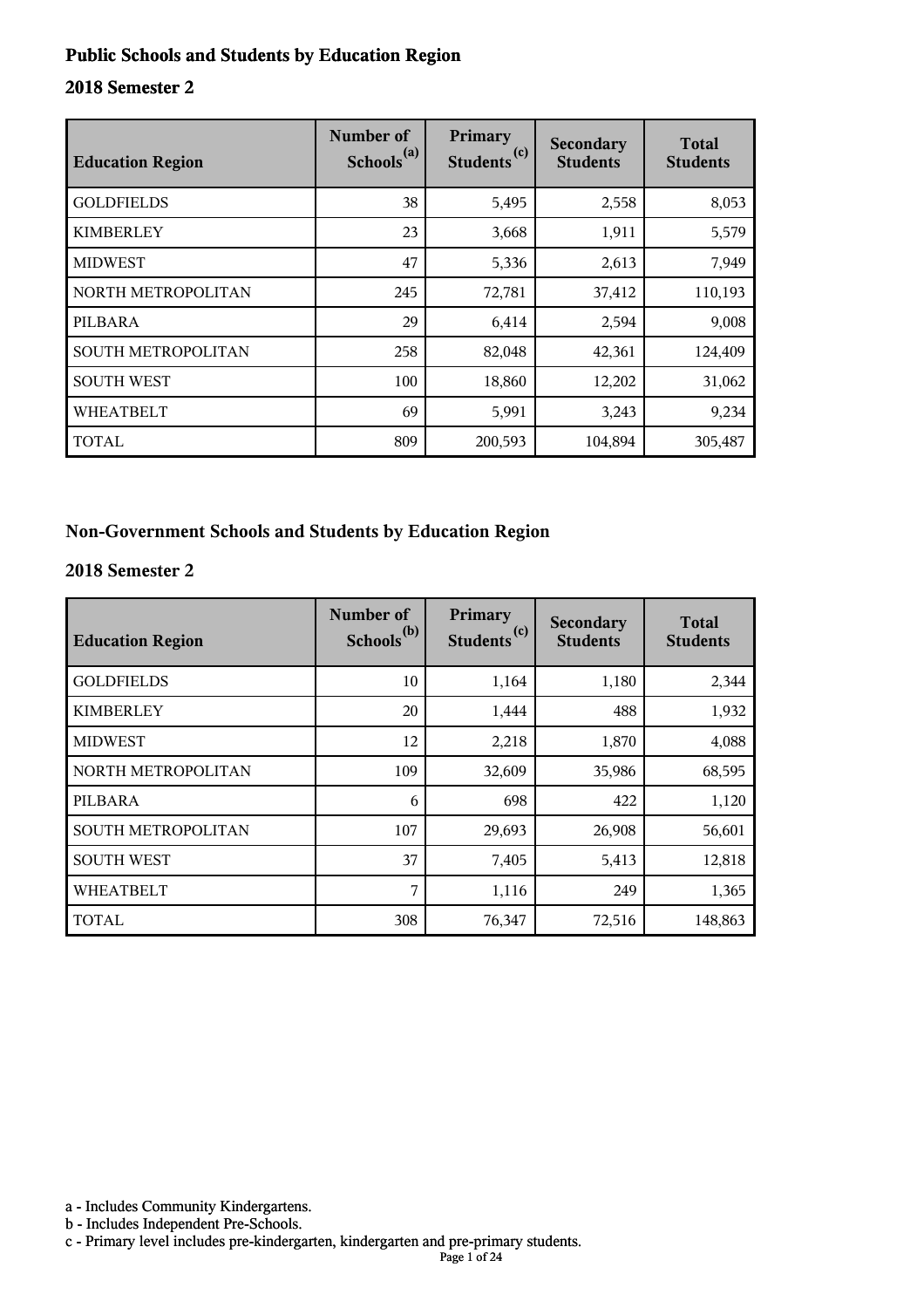## **Public Schools and Students in Goldfields Education Region**

| <b>Education Region</b>           | Primary<br><b>Students</b> | Secondary<br><b>Students</b> | <b>Total</b><br><b>Students</b> |
|-----------------------------------|----------------------------|------------------------------|---------------------------------|
| <b>BOULDER PRIMARY SCHOOL</b>     | 298                        | $\mathbf{0}$                 | 298                             |
| CASCADE PRIMARY SCHOOL            | 30                         | $\theta$                     | 30                              |
| CASTLETOWN PRIMARY SCHOOL         | 524                        | $\mathbf{0}$                 | 524                             |
| CONDINGUP PRIMARY SCHOOL          | 56                         | $\boldsymbol{0}$             | 56                              |
| COOLGARDIE PRIMARY SCHOOL         | 52                         | $\boldsymbol{0}$             | 52                              |
| EAST KALGOORLIE PRIMARY SCHOOL    | 133                        | $\boldsymbol{0}$             | 133                             |
| EASTERN GOLDFIELDS COLLEGE        | $\mathbf{0}$               | 457                          | 457                             |
| <b>EASTERN GOLDFIELDS ES CTRE</b> | $\mathbf{0}$               | 29                           | 29                              |
| ESPERANCE PRIMARY SCHOOL          | 486                        | $\boldsymbol{0}$             | 486                             |
| ESPERANCE SENIOR HIGH SCHOOL      | $\boldsymbol{0}$           | 915                          | 915                             |
| <b>ESPERANCE SHS ED SUP CTRE</b>  | $\mathbf{0}$               | 16                           | 16                              |
| HANNANS PRIMARY SCHOOL            | 401                        | $\mathbf{0}$                 | 401                             |
| HOPETOUN PRIMARY SCHOOL           | 53                         | $\mathbf{0}$                 | 53                              |
| JERDACUTTUP PRIMARY SCHOOL        | 10                         | $\boldsymbol{0}$             | 10                              |
| KALGOORLIE PRIMARY SCHOOL         | 474                        | $\boldsymbol{0}$             | 474                             |
| KALGOORLIE SCHOOL OF THE AIR      | 43                         | $\boldsymbol{0}$             | 43                              |
| KALGOORLIE-BOULDER COM HS         | $\theta$                   | 780                          | 780                             |
| KAMBALDA PRIMARY SCHOOL           | 90                         | $\boldsymbol{0}$             | 90                              |
| KAMBALDA WEST DISTRICT HIGH SCH   | 172                        | 82                           | 254                             |
| LAKE KING PRIMARY SCHOOL          | 46                         | $\boldsymbol{0}$             | 46                              |
| <b>LAVERTON SCHOOL</b>            | 75                         | 19                           | 94                              |
| LEINSTER COMMUNITY SCHOOL         | 80                         | $\overline{4}$               | 84                              |
| LEONORA DISTRICT HIGH SCHOOL      | 69                         | 31                           | 100                             |
| MENZIES COM SCHOOL                | 11                         | 7                            | 18                              |
| MOUNT MARGARET REM COM SCHOOL     | 11                         | $\mathbf{0}$                 | 11                              |
| MUNGLINUP PRIMARY SCHOOL          | 14                         | $\mathbf{0}$                 | 14                              |
| NGAANYATJARRA LANDS SCHOOL        | 209                        | 109                          | 318                             |
| NORSEMAN DISTRICT HIGH SCHOOL     | 43                         | 32                           | 75                              |
| NORTH KALGOORLIE PRIMARY SCHOOL   | 478                        | $\mathbf{0}$                 | 478                             |
| NULSEN PRIMARY SCHOOL             | 210                        | 0                            | 210                             |
| O'CONNOR ED SUP CTRE              | 33                         | 0                            | 33                              |
| O'CONNOR PRIMARY SCHOOL           | 761                        | $\Omega$                     | 761                             |
| RAVENSTHORPE DISTRICT HIGH SCH    | 86                         | 45                           | 131                             |
| SALMON GUMS PRIMARY SCHOOL        | 22                         | $\mathbf{0}$                 | 22                              |
| SCADDAN PRIMARY SCHOOL            | 23                         | 0                            | 23                              |
| SOUTH KALGOORLIE PRIMARY SCHOOL   | 422                        | $\Omega$                     | 422                             |
| TJUNTJUNTJARA REM COM SCH         | 23                         | 11                           | 34                              |
| WILUNA REM COMM SCHOOL            | 57                         | 21                           | 78                              |
| TOTAL                             | 5,495                      | 2,558                        | 8,053                           |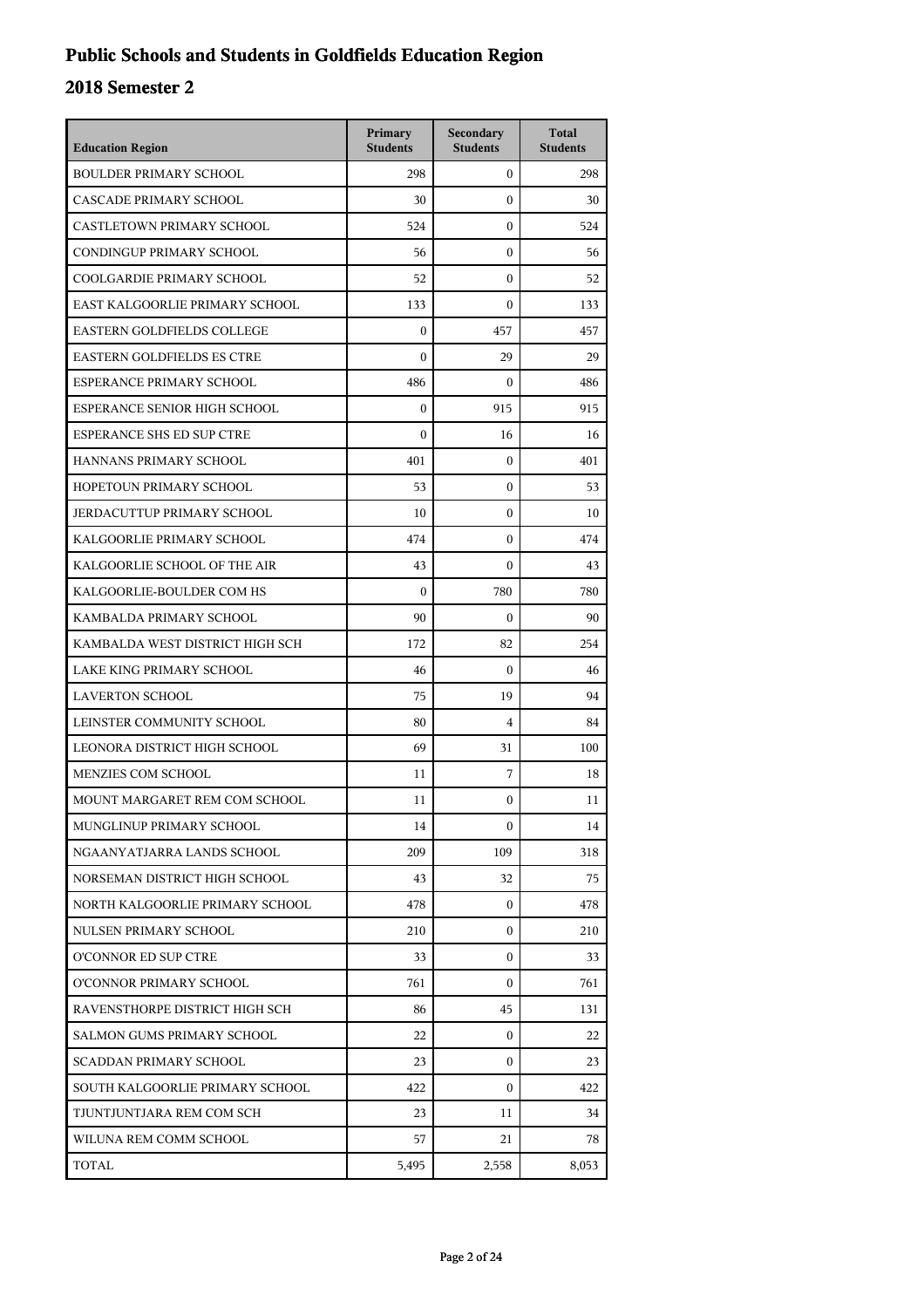## **Public Schools and Students in Kimberley Education Region**

| <b>Education Region</b>            | Primary<br><b>Students</b> | Secondary<br><b>Students</b> | <b>Total</b><br><b>Students</b> |
|------------------------------------|----------------------------|------------------------------|---------------------------------|
| <b>BAYULU REM COM SCHOOL</b>       | 91                         | $\Omega$                     | 91                              |
| <b>BROOME NORTH PRIMARY SCHOOL</b> | 293                        | $\theta$                     | 293                             |
| <b>BROOME PRIMARY SCHOOL</b>       | 427                        | $\Omega$                     | 427                             |
| <b>BROOME SENIOR HIGH SCHOOL</b>   | $\theta$                   | 840                          | 840                             |
| CABLE BEACH PRIMARY SCHOOL         | 407                        | $\theta$                     | 407                             |
| DAWUL REM COM SCHOOL               | 8                          | $\theta$                     | 8                               |
| DERBY DISTRICT HIGH SCHOOL         | 422                        | 200                          | 622                             |
| DJUGERARI REM COM SCHOOL           | 8                          | $\Omega$                     | 8                               |
| FITZROY VALLEY DIST HIGH SCH       | 116                        | 129                          | 245                             |
| HALLS CREEK DISTRICT HIGH SCH      | 221                        | 156                          | 377                             |
| JUNGDRANUNG REM COM SCHOOL         | 3                          | $\overline{c}$               | 5                               |
| KALUMBURU REM COM SCHOOL           | 73                         | 52                           | 125                             |
| KIMBERLEY SCHOOL OF THE AIR        | 31                         | $\theta$                     | 31                              |
| KUNUNURRA DISTRICT HIGH SCHOOL     | 640                        | 359                          | 999                             |
| LA GRANGE REM COM SCHOOL           | 100                        | 57                           | 157                             |
| LOOMA REM COM SCHOOL               | 81                         | 26                           | 107                             |
| MULUDJA REM COM SCHOOL             | 38                         | $\theta$                     | 38                              |
| NGALAPITA REM COM SCHOOL           | 7                          | 3                            | 10                              |
| ONE ARM POINT REM COM SCHOOL       | 82                         | 31                           | 113                             |
| ROEBUCK PRIMARY SCHOOL             | 469                        | $\theta$                     | 469                             |
| WANANAMI REM COM SCHOOL            | 41                         | $\mathbf{0}$                 | 41                              |
| WANGKATJUNGKA REM COM SCHOOL       | 41                         | $\overline{c}$               | 43                              |
| WYNDHAM DISTRICT HIGH SCHOOL       | 69                         | 54                           | 123                             |
| <b>TOTAL</b>                       | 3,668                      | 1,911                        | 5,579                           |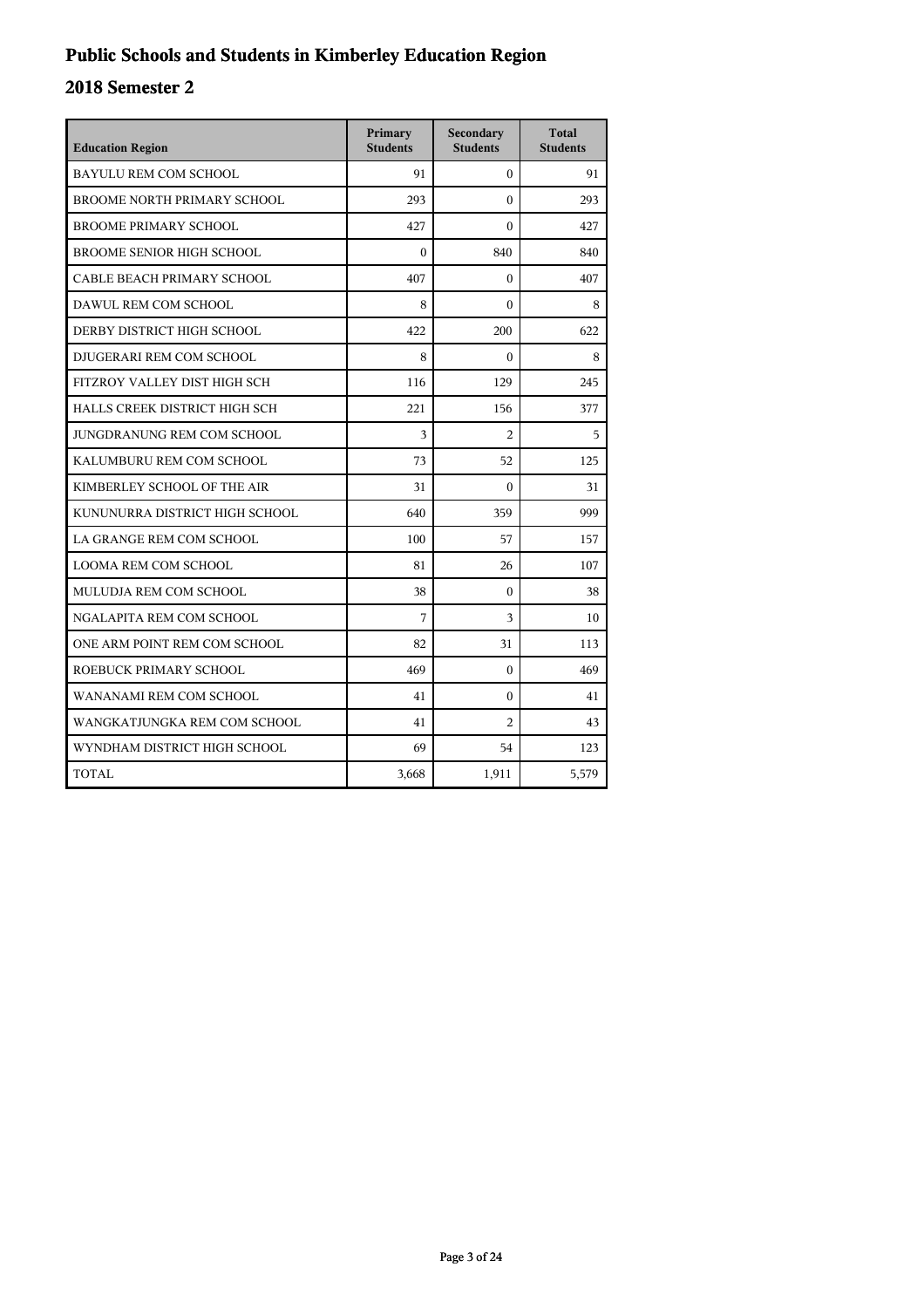## **Public Schools and Students in Midwest Education Region**

| <b>Education Region</b>           | Primary<br><b>Students</b> | Secondary<br><b>Students</b> | <b>Total</b><br><b>Students</b> |
|-----------------------------------|----------------------------|------------------------------|---------------------------------|
| ALLENDALE PRIMARY SCHOOL          | 404                        | $\mathbf{0}$                 | 404                             |
| <b>BADGINGARRA PRIMARY SCHOOL</b> | 21                         | $\boldsymbol{0}$             | 21                              |
| <b>BEACHLANDS PRIMARY SCHOOL</b>  | 139                        | $\boldsymbol{0}$             | 139                             |
| <b>BINNU PRIMARY SCHOOL</b>       | 21                         | $\boldsymbol{0}$             | 21                              |
| BLUFF POINT PRIMARY SCHOOL        | 279                        | $\mathbf{0}$                 | 279                             |
| BURRINGURRAH REM COM SCHOOL       | 21                         | 20                           | 41                              |
| CARNAMAH DISTRICT HIGH SCHOOL     | 51                         | 42                           | 93                              |
| CARNARVON COMMUNITY COLLEGE       | 295                        | 169                          | 464                             |
| CARNARVON SCHOOL OF THE AIR       | 40                         | 0                            | 40                              |
| CERVANTES PRIMARY SCHOOL          | 47                         | $\mathbf{0}$                 | 47                              |
| CHAPMAN VALLEY PRIMARY SCHOOL     | 29                         | $\mathbf{0}$                 | 29                              |
| <b>COOROW PRIMARY SCHOOL</b>      | 37                         | $\boldsymbol{0}$             | 37                              |
| CUE PRIMARY SCHOOL                | 20                         | $\boldsymbol{0}$             | 20                              |
| DANDARAGAN PRIMARY SCHOOL         | 39                         | $\mathbf{0}$                 | 39                              |
| DONGARA DISTRICT HIGH SCHOOL      | 320                        | 109                          | 429                             |
| ENEABBA PRIMARY SCHOOL            | 26                         | $\mathbf{0}$                 | 26                              |
| EXMOUTH DISTRICT HIGH SCHOOL      | 269                        | 174                          | 443                             |
| GASCOYNE JUNCTION REM COM SCH     | 10                         | $\mathbf{1}$                 | 11                              |
| <b>GERALDTON PRIMARY SCHOOL</b>   | 367                        | $\mathbf{0}$                 | 367                             |
| <b>GERALDTON SENIOR COLLEGE</b>   | $\mathbf{0}$               | 777                          | 777                             |
| HOLLAND STREET SCHOOL             | 28                         | 20                           | 48                              |
| JOHN WILLCOCK COLLEGE             | $\boldsymbol{0}$           | 793                          | 793                             |
| JURIEN BAY DISTRICT HIGH SCHOOL   | 159                        | 117                          | 276                             |
| KALBARRI DISTRICT HIGH SCHOOL     | 110                        | 76                           | 186                             |
| LEEMAN PRIMARY SCHOOL             | 28                         | $\mathbf{0}$                 | 28                              |
| MEEKATHARRA DISTRICT HIGH SCH     | 72                         | 28                           | 100                             |
| MEEKATHARRA SCHOOL OF THE AIR     | 30                         | $\mathbf{0}$                 | 30                              |
| MINGENEW PRIMARY SCHOOL           | 71                         | 0                            | 71                              |
| MORAWA DISTRICT HIGH SCHOOL       | 88                         | 84                           | 172                             |
| MOUNT MAGNET DISTRICT HIGH SCH    | 60                         | 31                           | 91                              |
| MOUNT TARCOOLA PRIMARY SCHOOL     | 423                        | 0                            | 423                             |
| MULLEWA DISTRICT HIGH SCHOOL      | 53                         | 29                           | 82                              |
| NORTHAMPTON DISTRICT HIGH SCH     | 100                        | 32                           | 132                             |
| PERENJORI PRIMARY SCHOOL          | 45                         | 0                            | 45                              |
| PIA WADJARRI REM COM SCHOOL       | 12                         | 1                            | 13                              |
| RANGEWAY PRIMARY SCHOOL           | 336                        | 0                            | 336                             |
| <b>SHARK BAY SCHOOL</b>           | 68                         | 32                           | 100                             |
| THREE SPRINGS PRIMARY SCHOOL      | 65                         | $\mathbf{0}$                 | 65                              |
| USELESS LOOP PRIMARY SCHOOL       | 26                         | 0                            | 26                              |
| WA COL OF AGRI - MORAWA           | 0                          | 76                           | 76                              |
| WAGGRAKINE PRIMARY SCHOOL         | 533                        | 0                            | 533                             |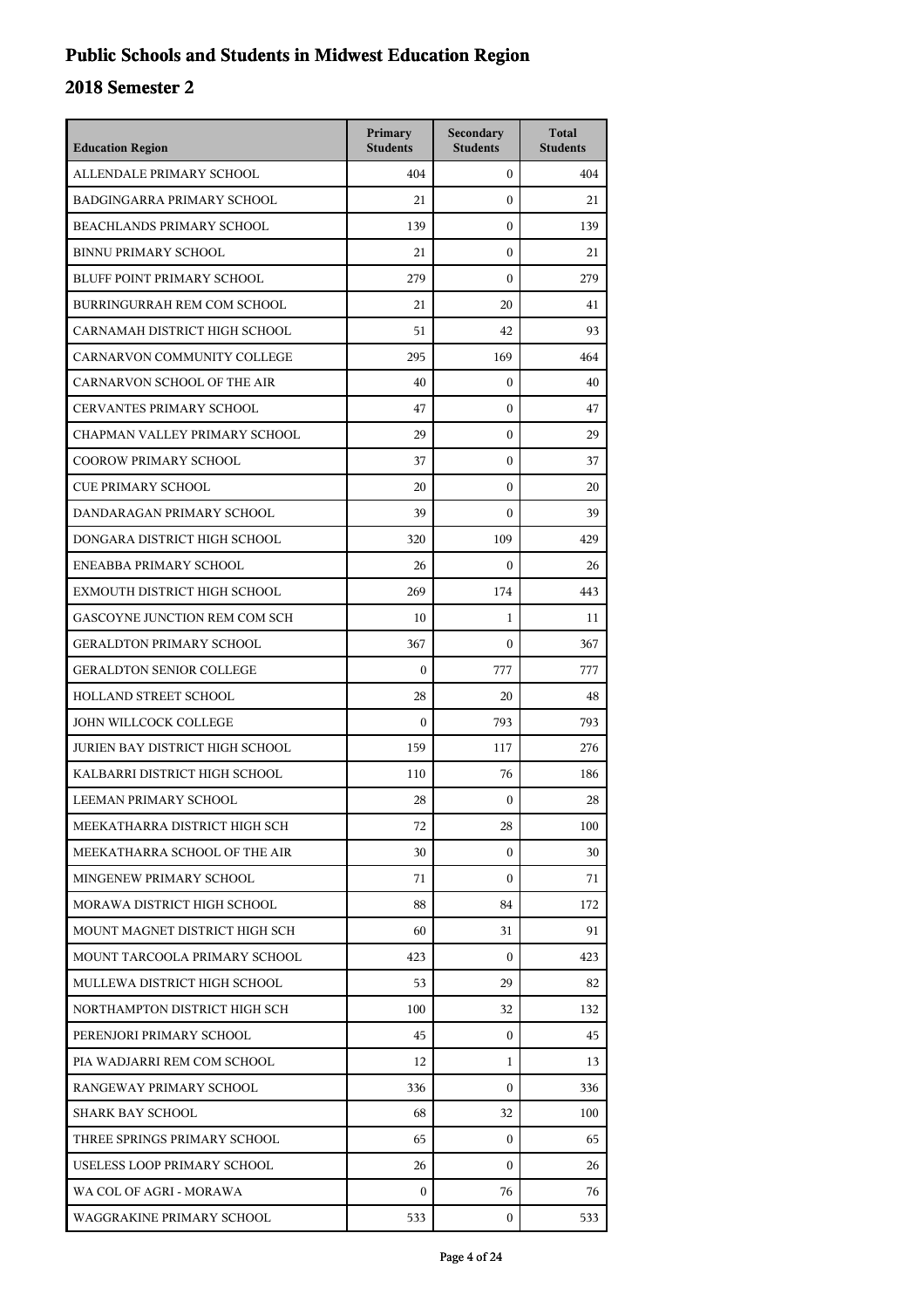## **Public Schools and Students in Midwest Education Region**

| <b>Education Region</b>    | Primary<br><b>Students</b> | Secondary<br><b>Students</b> | <b>Total</b><br><b>Students</b> |
|----------------------------|----------------------------|------------------------------|---------------------------------|
| WALKAWAY PRIMARY SCHOOL    | 74                         |                              | 74                              |
| WANDINA PRIMARY SCHOOL     | 438                        | 0                            | 438                             |
| WATHEROO PRIMARY SCHOOL    | 25                         | 0                            | 25                              |
| YALGOO PRIMARY SCHOOL      | 17                         | 0                            | 17                              |
| YULGA JINNA REM COM SCHOOL | 11                         | $\mathfrak{D}$               | 13                              |
| YUNA PRIMARY SCHOOL        | 29                         |                              | 29                              |
| TOTAL                      | 5,336                      | 2,613                        | 7,949                           |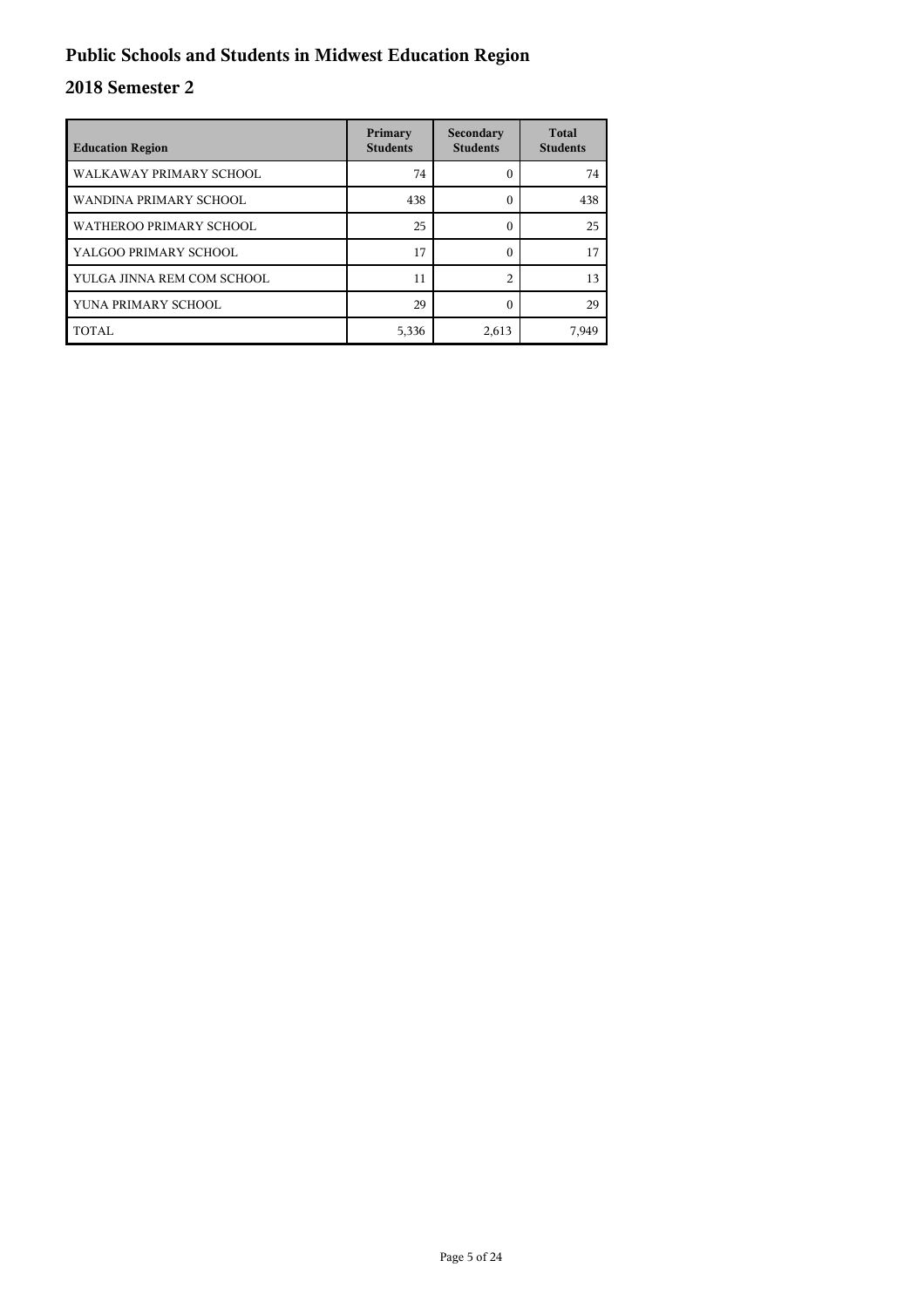| <b>Education Region</b>             | Primary<br><b>Students</b> | Secondary<br><b>Students</b> | <b>Total</b><br><b>Students</b> |
|-------------------------------------|----------------------------|------------------------------|---------------------------------|
| ALINJARRA PRIMARY SCHOOL            | 393                        | $\mathbf{0}$                 | 393                             |
| ALKIMOS BEACH PRIMARY SCHOOL        | 416                        | $\mathbf{0}$                 | 416                             |
| ALKIMOS PRIMARY SCHOOL              | 513                        | $\mathbf{0}$                 | 513                             |
| ANNE HAMERSLEY PRIMARY SCHOOL       | 409                        | $\mathbf{0}$                 | 409                             |
| ANZAC TERRACE PRIMARY SCHOOL        | 368                        | 0                            | 368                             |
| ARBOR GROVE PRIMARY SCHOOL          | 690                        | $\mathbf{0}$                 | 690                             |
| ASHDALE PRIMARY SCHOOL              | 890                        | $\mathbf{0}$                 | 890                             |
| ASHDALE SECONDARY COLLEGE           | $\theta$                   | 1,597                        | 1,597                           |
| ASHFIELD PRIMARY SCHOOL             | 116                        | $\boldsymbol{0}$             | 116                             |
| AVELEY NORTH PRIMARY SCHOOL         | 100                        | 0                            | 100                             |
| AVELEY PRIMARY SCHOOL               | 743                        | $\mathbf{0}$                 | 743                             |
| AVELEY SECONDARY COLLEGE            | $\boldsymbol{0}$           | 262                          | 262                             |
| BALCATTA PRIMARY SCHOOL             | 206                        | $\mathbf{0}$                 | 206                             |
| <b>BALCATTA SENIOR HIGH SCHOOL</b>  | $\boldsymbol{0}$           | 608                          | 608                             |
| <b>BALGA PRIMARY SCHOOL</b>         | 162                        | 0                            | 162                             |
| <b>BALGA SENIOR HIGH SCHOOL</b>     | $\mathbf{0}$               | 542                          | 542                             |
| BALLAJURA COMMUNITY COLLEGE         | $\Omega$                   | 1,300                        | 1,300                           |
| <b>BALLAJURA PRIMARY SCHOOL</b>     | 715                        | $\mathbf{0}$                 | 715                             |
| <b>BAMBARA PRIMARY SCHOOL</b>       | 167                        | $\mathbf{0}$                 | 167                             |
| <b>BANKSIA GROVE PRIMARY SCHOOL</b> | 631                        | 0                            | 631                             |
| <b>BASSENDEAN PRIMARY SCHOOL</b>    | 308                        | $\mathbf{0}$                 | 308                             |
| BAYSWATER PRIMARY SCHOOL            | 397                        | $\mathbf{0}$                 | 397                             |
| BEAUMARIS PRIMARY SCHOOL            | 790                        | $\mathbf{0}$                 | 790                             |
| BEECHBORO PRIMARY SCHOOL            | 360                        | $\mathbf{0}$                 | 360                             |
| <b>BELDON ED SUP CTRE</b>           | 53                         | $\mathbf{0}$                 | 53                              |
| BELDON PRIMARY SCHOOL               | 332                        | $\mathbf{0}$                 | 332                             |
| BELRIDGE SECONDARY COLLEGE          | $\boldsymbol{0}$           | 999                          | 999                             |
| BELRIDGE SECONDARY ESC              | $\boldsymbol{0}$           | 122                          | 122                             |
| <b>BINDOON PRIMARY SCHOOL</b>       | 167                        | $\mathbf{0}$                 | 167                             |
| BOYARE PRIMARY SCHOOL               | 282                        | $\Omega$                     | 282                             |
| <b>BULLSBROOK COLLEGE</b>           | 589                        | 495                          | 1,084                           |
| <b>BULLSBROOK COM KINDERGARTEN</b>  | 20                         | $\mathbf{0}$                 | 20                              |
| <b>BURBRIDGE SCHOOL</b>             | 27                         | 32                           | 59                              |
| <b>BUTLER COLLEGE</b>               | 0                          | 1,796                        | 1,796                           |
| <b>BUTLER PRIMARY SCHOOL</b>        | 738                        | $\overline{0}$               | 738                             |
| <b>CAMBOON PRIMARY SCHOOL</b>       | 382                        | $\mathbf{0}$                 | 382                             |
| <b>CARINE PRIMARY SCHOOL</b>        | 608                        | $\overline{0}$               | 608                             |
| CARINE SENIOR HIGH SCHOOL           | $\boldsymbol{0}$           | 1,567                        | 1,567                           |
| CARNABY RISE PRIMARY SCHOOL         | 409                        | $\mathbf{0}$                 | 409                             |
| CARRAMAR PRIMARY SCHOOL             | 836                        | $\mathbf{0}$                 | 836                             |
| CAVERSHAM PRIMARY SCHOOL            | 439                        | $\mathbf{0}$                 | 439                             |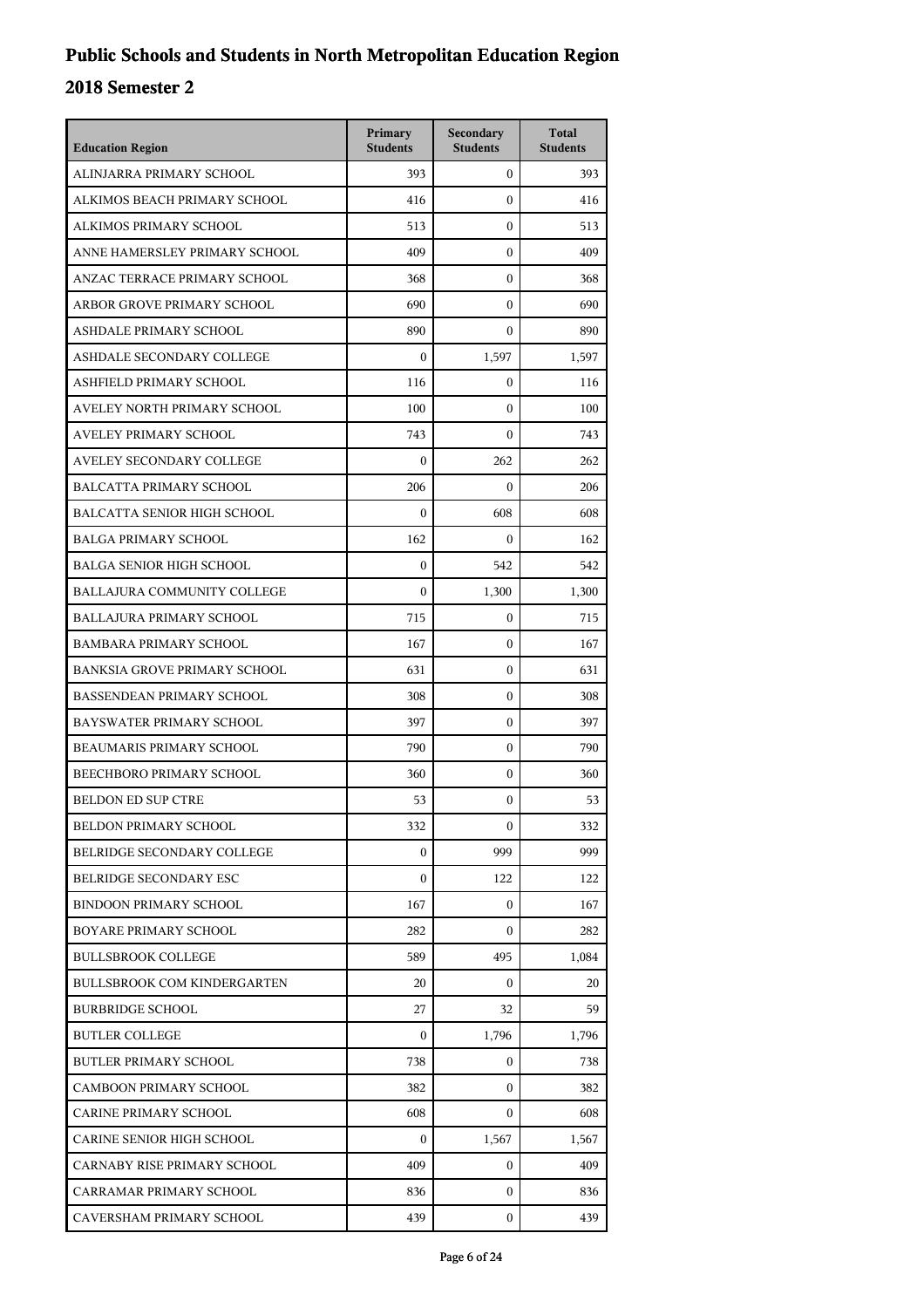| <b>Education Region</b>                | Primary<br><b>Students</b> | Secondary<br><b>Students</b> | <b>Total</b><br><b>Students</b> |
|----------------------------------------|----------------------------|------------------------------|---------------------------------|
| CHIDLOW PRIMARY SCHOOL                 | 140                        | $\mathbf{0}$                 | 140                             |
| CHRISTMAS ISLAND DIST HIGH SCH         | 153                        | 95                           | 248                             |
| CHURCHLANDS PRIMARY SCHOOL             | 560                        | $\Omega$                     | 560                             |
| CHURCHLANDS SENIOR HIGH SCHOOL         | 0                          | 2,708                        | 2,708                           |
| CITY BEACH PRIMARY SCHOOL              | 166                        | $\boldsymbol{0}$             | 166                             |
| CLARKSON COMMUNITY HIGH SCHOOL         | $\mathbf{0}$               | 395                          | 395                             |
| <b>CLARKSON PRIMARY SCHOOL</b>         | 408                        | $\mathbf{0}$                 | 408                             |
| <b>CLAYTON VIEW PRIMARY SCHOOL</b>     | 131                        | $\mathbf{0}$                 | 131                             |
| COCOS ISLANDS DISTRICT HIGH SCH        | 79                         | 20                           | 99                              |
| CONNOLLY PRIMARY SCHOOL                | 403                        | $\mathbf{0}$                 | 403                             |
| COOLBINIA PRIMARY SCHOOL               | 458                        | $\mathbf{0}$                 | 458                             |
| <b>COTTESLOE PRIMARY SCHOOL</b>        | 329                        | $\mathbf{0}$                 | 329                             |
| <b>CRAIGIE HEIGHTS PRIMARY SCHOOL</b>  | 384                        | $\mathbf{0}$                 | 384                             |
| <b>CREANEY ED SUP CTRE</b>             | 49                         | $\mathbf{0}$                 | 49                              |
| <b>CREANEY PRIMARY SCHOOL</b>          | 330                        | $\mathbf{0}$                 | 330                             |
| <b>CURRAMBINE PRIMARY SCHOOL</b>       | 773                        | $\mathbf{0}$                 | 773                             |
| <b>CYRIL JACKSON SENIOR CAMPUS</b>     | $\mathbf{0}$               | 417                          | 417                             |
| <b>CYRIL JACKSON SR CAMPUS ES CTRE</b> | $\mathbf{0}$               | 38                           | 38                              |
| DALKEITH PRIMARY SCHOOL                | 383                        | $\mathbf{0}$                 | 383                             |
| DALMAIN PRIMARY SCHOOL                 | 293                        | $\mathbf{0}$                 | 293                             |
| DARLINGTON PRIMARY SCHOOL              | 389                        | $\mathbf{0}$                 | 389                             |
| DAVALLIA PRIMARY SCHOOL                | 485                        | $\mathbf{0}$                 | 485                             |
| DEANMORE PRIMARY SCHOOL                | 506                        | $\mathbf{0}$                 | 506                             |
| DIANELLA HEIGHTS PRIMARY SCHOOL        | 493                        | $\mathbf{0}$                 | 493                             |
| DIANELLA PRIMARY COLLEGE               | 375                        | $\mathbf{0}$                 | 375                             |
| DIANELLA SECONDARY COLLEGE             | 0                          | 511                          | 511                             |
| DIANELLA SECONDARY COLLEGE ESC         | $\overline{0}$             | 105                          | 105                             |
| DOUBLEVIEW PRIMARY SCHOOL              | 446                        | $\mathbf{0}$                 | 446                             |
| DRYANDRA PRIMARY SCHOOL                | 246                        | 0                            | 246                             |
| DUNCRAIG PRIMARY SCHOOL                | 432                        | $\mathbf{0}$                 | 432                             |
| DUNCRAIG SENIOR HIGH SCHOOL            | $\mathbf{0}$               | 1,416                        | 1,416                           |
| DURHAM ROAD SCHOOL                     | 135                        | 72                           | 207                             |
| EAST BEECHBORO PRIMARY SCHOOL          | 515                        | $\mathbf{0}$                 | 515                             |
| EAST BUTLER PRIMARY SCHOOL             | 597                        | 0                            | 597                             |
| EAST HAMERSLEY PRIMARY SCHOOL          | 178                        | $\mathbf{0}$                 | 178                             |
| EAST WANNEROO PRIMARY SCHOOL           | 401                        | 0                            | 401                             |
| EASTERN HILLS SNR HIGH SCHOOL          | $\overline{0}$             | 931                          | 931                             |
| EDDYSTONE PRIMARY SCHOOL               | 265                        | $\mathbf{0}$                 | 265                             |
| EDEN HILL PRIMARY SCHOOL               | 493                        | 0                            | 493                             |
| EDGEWATER PRIMARY SCHOOL               | 397                        | $\mathbf{0}$                 | 397                             |
| ELLEN STIRLING PRIMARY SCHOOL          | 764                        | 0                            | 764                             |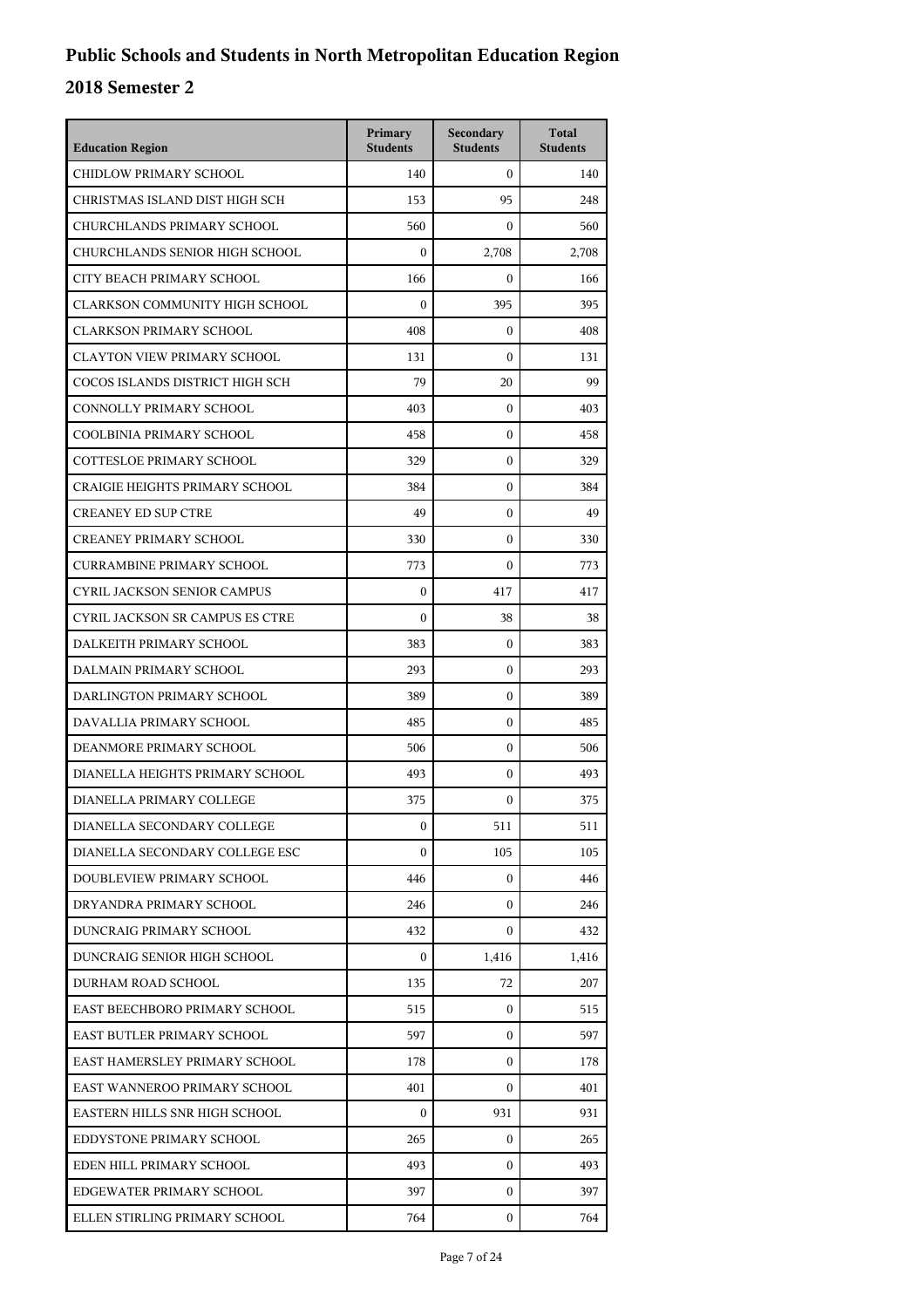| <b>Education Region</b>              | Primary<br><b>Students</b> | Secondary<br><b>Students</b> | <b>Total</b><br><b>Students</b> |
|--------------------------------------|----------------------------|------------------------------|---------------------------------|
| ELLENBROOK PRIMARY SCHOOL            | 656                        | $\mathbf{0}$                 | 656                             |
| ELLENBROOK SECONDARY COLLEGE         | $\mathbf{0}$               | 1,643                        | 1,643                           |
| <b>EMBLETON PRIMARY SCHOOL</b>       | 161                        | $\mathbf{0}$                 | 161                             |
| FLOREAT PARK PRIMARY SCHOOL          | 623                        | $\mathbf{0}$                 | 623                             |
| FRESHWATER BAY PRIMARY SCHOOL        | 484                        | $\mathbf{0}$                 | 484                             |
| <b>GIDGEGANNUP PRIMARY SCHOOL</b>    | 224                        | $\mathbf{0}$                 | 224                             |
| <b>GINGIN DISTRICT HIGH SCHOOL</b>   | 219                        | 89                           | 308                             |
| <b>GIRRAWHEEN SENIOR HIGH SCHOOL</b> | $\mathbf{0}$               | 433                          | 433                             |
| <b>GLADYS NEWTON SCHOOL</b>          | 27                         | 67                           | 94                              |
| <b>GLEN FORREST COM KINDERGARTEN</b> | 19                         | $\mathbf{0}$                 | 19                              |
| <b>GLEN FORREST PRIMARY SCHOOL</b>   | 246                        | $\mathbf{0}$                 | 246                             |
| <b>GLENDALE PRIMARY SCHOOL</b>       | 314                        | $\mathbf{0}$                 | 314                             |
| <b>GLENGARRY PRIMARY SCHOOL</b>      | 426                        | $\mathbf{0}$                 | 426                             |
| <b>GOOLLELAL PRIMARY SCHOOL</b>      | 234                        | $\mathbf{0}$                 | 234                             |
| GOVERNOR STIRLING SNR HIGH SCH       | $\mathbf{0}$               | 856                          | 856                             |
| <b>GREENMOUNT PRIMARY SCHOOL</b>     | 380                        | $\mathbf{0}$                 | 380                             |
| <b>GREENWOOD COLLEGE</b>             | $\mathbf{0}$               | 1,034                        | 1,034                           |
| <b>GREENWOOD PRIMARY SCHOOL</b>      | 391                        | $\mathbf{0}$                 | 391                             |
| <b>GUILDFORD PRIMARY SCHOOL</b>      | 292                        | $\mathbf{0}$                 | 292                             |
| HALIDON PRIMARY SCHOOL               | 234                        | $\mathbf{0}$                 | 234                             |
| HAMPTON PARK PRIMARY SCHOOL          | 381                        | $\mathbf{0}$                 | 381                             |
| HAMPTON SENIOR HIGH SCHOOL           | $\mathbf{0}$               | 821                          | 821                             |
| HAWKER PARK PRIMARY SCHOOL           | 233                        | $\mathbf{0}$                 | 233                             |
| HEATHRIDGE PRIMARY SCHOOL            | 168                        | $\mathbf{0}$                 | 168                             |
| HELENA VALLEY PRIMARY SCHOOL         | 295                        | $\mathbf{0}$                 | 295                             |
| HERNE HILL PRIMARY SCHOOL            | 175                        | 0                            | 175                             |
| HIGHGATE PRIMARY SCHOOL              | 648                        | $\mathbf{0}$                 | 648                             |
| HILLARYS COMMUNITY KINDERGARTEN      | 20                         | $\mathbf{0}$                 | 20                              |
| HILLARYS PRIMARY SCHOOL              | 616                        | $\mathbf{0}$                 | 616                             |
| HILLCREST PRIMARY SCHOOL             | 373                        | $\mathbf{0}$                 | 373                             |
| <b>HOCKING PRIMARY SCHOOL</b>        | 633                        | $\mathbf{0}$                 | 633                             |
| HOLLYWOOD PRIMARY SCHOOL             | 289                        | $\mathbf{0}$                 | 289                             |
| HUDSON PARK PRIMARY SCHOOL           | 246                        | $\mathbf{0}$                 | 246                             |
| ILLAWARRA PRIMARY SCHOOL             | 357                        | $\mathbf{0}$                 | 357                             |
| INGLEWOOD PRIMARY SCHOOL             | 566                        | $\mathbf{0}$                 | 566                             |
| JOHN BUTLER PRIMARY COLLEGE          | 584                        | $\mathbf{0}$                 | 584                             |
| JOHN FORREST SECONDARY COLLEGE       | $\mathbf{0}$               | 1,136                        | 1,136                           |
| <b>JOLIMONT PRIMARY SCHOOL</b>       | 306                        | $\mathbf{0}$                 | 306                             |
| JOONDALUP ED SUP CTRE                | 69                         | $\mathbf{0}$                 | 69                              |
| JOONDALUP PRIMARY SCHOOL             | 464                        | $\mathbf{0}$                 | 464                             |
| JOSEPH BANKS SECONDARY COLLEGE       | $\mathbf{0}$               | 1,309                        | 1,309                           |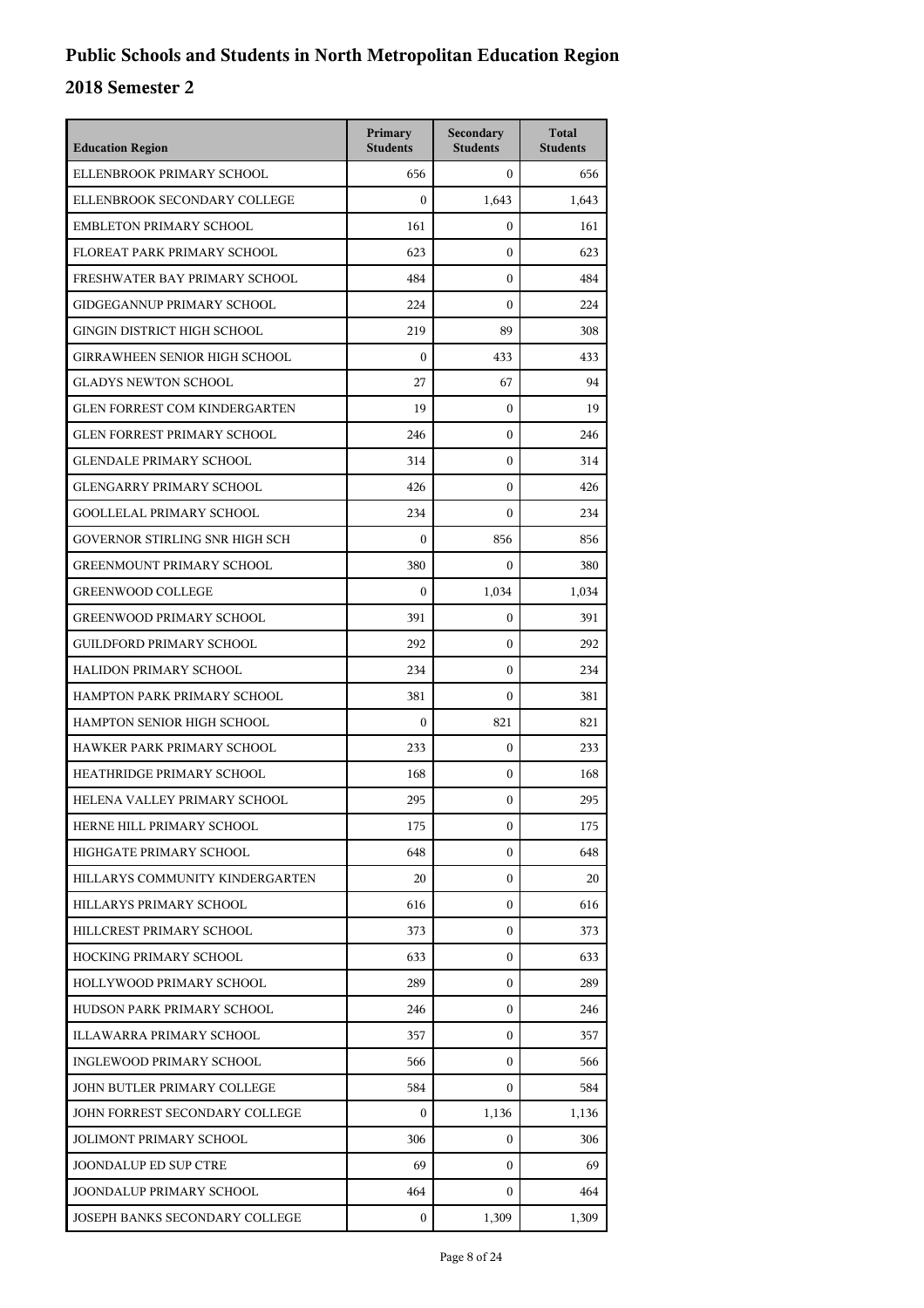| <b>Education Region</b>         | Primary<br><b>Students</b> | Secondary<br><b>Students</b> | <b>Total</b><br><b>Students</b> |
|---------------------------------|----------------------------|------------------------------|---------------------------------|
| KAPINARA PRIMARY SCHOOL         | 380                        | $\mathbf{0}$                 | 380                             |
| KARRINYUP PRIMARY SCHOOL        | 490                        | $\boldsymbol{0}$             | 490                             |
| KIARA COLLEGE                   | $\boldsymbol{0}$           | 435                          | 435                             |
| <b>KINROSS COLLEGE</b>          | $\boldsymbol{0}$           | 618                          | 618                             |
| KINROSS PRIMARY SCHOOL          | 662                        | $\boldsymbol{0}$             | 662                             |
| KOONDOOLA PRIMARY SCHOOL        | 324                        | $\boldsymbol{0}$             | 324                             |
| KYILLA PRIMARY SCHOOL           | 321                        | $\boldsymbol{0}$             | 321                             |
| LAKE GWELUP PRIMARY SCHOOL      | 477                        | $\boldsymbol{0}$             | 477                             |
| LAKE MONGER PRIMARY SCHOOL      | 241                        | $\boldsymbol{0}$             | 241                             |
| LANCELIN PRIMARY SCHOOL         | 98                         | $\boldsymbol{0}$             | 98                              |
| LANDSDALE PRIMARY SCHOOL        | 801                        | $\boldsymbol{0}$             | 801                             |
| LOCKRIDGE PRIMARY SCHOOL        | 260                        | $\boldsymbol{0}$             | 260                             |
| MADELEY PRIMARY SCHOOL          | 538                        | $\boldsymbol{0}$             | 538                             |
| MALVERN SPRINGS PRIMARY SCHOOL  | 793                        | $\boldsymbol{0}$             | 793                             |
| MARANGAROO PRIMARY SCHOOL       | 218                        | $\boldsymbol{0}$             | 218                             |
| <b>MARMION PRIMARY SCHOOL</b>   | 401                        | $\mathbf{0}$                 | 401                             |
| MAYLANDS PENINSULA PRIMARY SCH  | 648                        | $\boldsymbol{0}$             | 648                             |
| MERRIWA ED SUP CTRE             | 45                         | $\boldsymbol{0}$             | 45                              |
| MERRIWA PRIMARY SCHOOL          | 435                        | $\boldsymbol{0}$             | 435                             |
| MIDDLE SWAN PRIMARY SCHOOL      | 470                        | $\mathbf{0}$                 | 470                             |
| MIDVALE PRIMARY SCHOOL          | 330                        | $\mathbf{0}$                 | 330                             |
| MINDARIE PRIMARY SCHOOL         | 762                        | $\boldsymbol{0}$             | 762                             |
| MINDARIE SENIOR COLLEGE         | $\boldsymbol{0}$           | 799                          | 799                             |
| MOORDITJ NOONGAR COM COLLEGE    | 86                         | $\boldsymbol{0}$             | 86                              |
| MORLEY PRIMARY SCHOOL           | 167                        | $\boldsymbol{0}$             | 167                             |
| MORLEY SENIOR HIGH SCHOOL       | $\mathbf{0}$               | 1,054                        | 1,054                           |
| MOSMAN PARK PRIMARY SCHOOL      | 416                        | 0                            | 416                             |
| MOSMAN PARK SCHOOL FOR DEAF CHN | 21                         | $\mathbf{0}$                 | 21                              |
| MOUNT CLAREMONT PRIMARY SCHOOL  | 248                        | $\mathbf{0}$                 | 248                             |
| MOUNT HAWTHORN ED SUP CTRE      | 22                         | 0                            | 22                              |
| MOUNT HAWTHORN PRIMARY SCHOOL   | 879                        | $\mathbf{0}$                 | 879                             |
| MOUNT HELENA COM KINDERGARTEN   | 9                          | $\mathbf{0}$                 | 9                               |
| MOUNT HELENA PRIMARY SCHOOL     | 202                        | $\mathbf{0}$                 | 202                             |
| MOUNT LAWLEY PRIMARY SCHOOL     | 541                        | 0                            | 541                             |
| MOUNT LAWLEY SENIOR HIGH SCHOOL | 0                          | 1,709                        | 1,709                           |
| MULLALOO BEACH PRIMARY SCHOOL   | 301                        | 0                            | 301                             |
| MULLALOO COMMUNITY KINDERGARTEN | 33                         | $\mathbf{0}$                 | 33                              |
| MULLALOO HEIGHTS PRIMARY SCHOOL | 237                        | $\mathbf{0}$                 | 237                             |
| MUNDARING PRIMARY SCHOOL        | 339                        | 0                            | 339                             |
| NEDLANDS PRIMARY SCHOOL         | 486                        | 0                            | 486                             |
| NEWBOROUGH PRIMARY SCHOOL       | 413                        | 0                            | 413                             |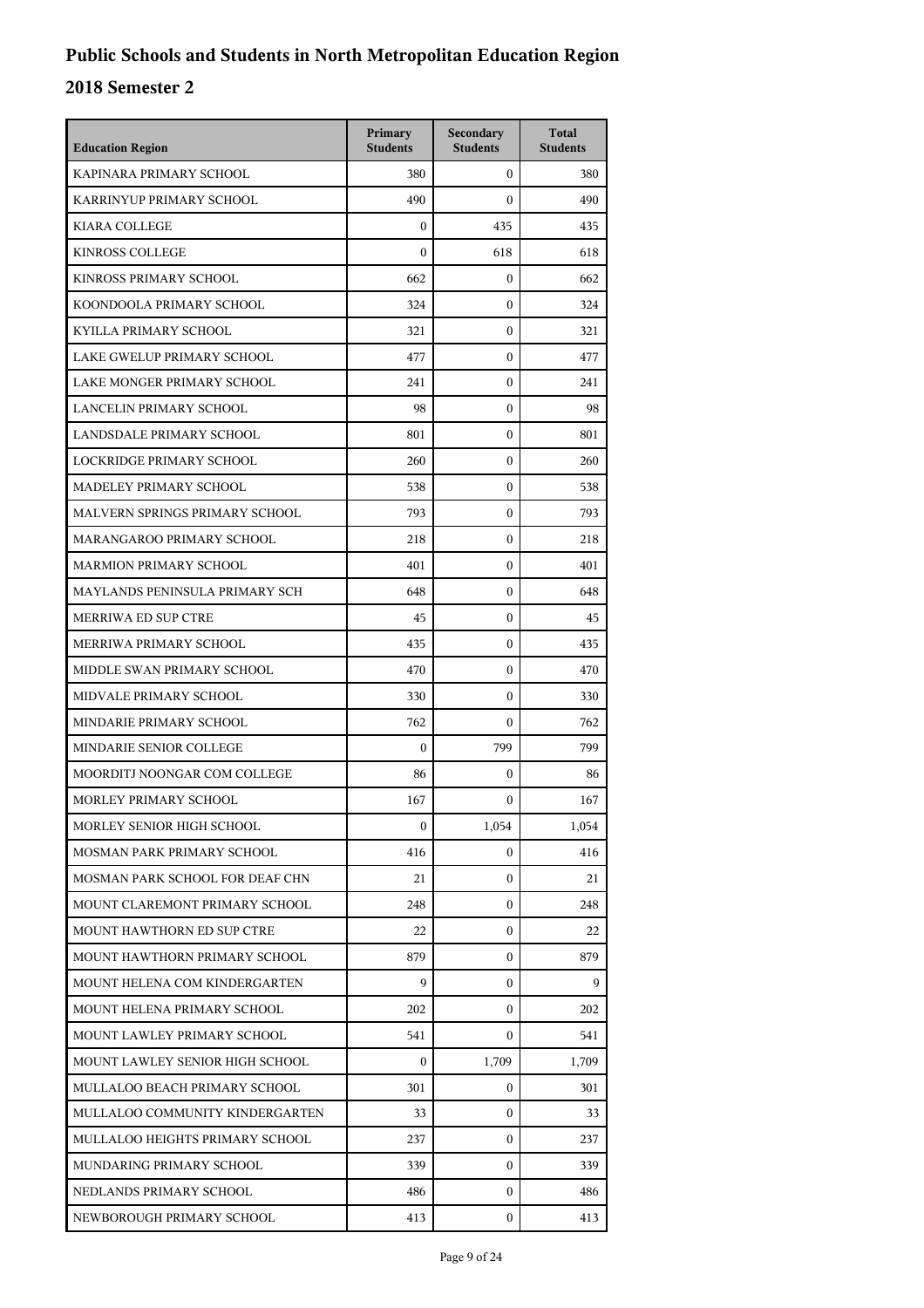| <b>Education Region</b>         | Primary<br><b>Students</b> | Secondary<br><b>Students</b> | <b>Total</b><br><b>Students</b> |
|---------------------------------|----------------------------|------------------------------|---------------------------------|
| NOLLAMARA PRIMARY SCHOOL        | 264                        | $\mathbf{0}$                 | 264                             |
| NORANDA PRIMARY SCHOOL          | 350                        | $\boldsymbol{0}$             | 350                             |
| NORTH BALGA PRIMARY SCHOOL      | 209                        | $\boldsymbol{0}$             | 209                             |
| NORTH BEACH PRIMARY SCHOOL      | 356                        | $\boldsymbol{0}$             | 356                             |
| NORTH COTTESLOE PRIMARY SCHOOL  | 382                        | $\boldsymbol{0}$             | 382                             |
| NORTH EAST METRO LANG DEV CTR   | 275                        | $\boldsymbol{0}$             | 275                             |
| NORTH MORLEY PRIMARY SCHOOL     | 198                        | $\boldsymbol{0}$             | 198                             |
| NORTH PERTH PRIMARY SCHOOL      | 469                        | $\boldsymbol{0}$             | 469                             |
| NORTH WOODVALE PRIMARY SCHOOL   | 395                        | $\boldsymbol{0}$             | 395                             |
| OCEAN REEF PRIMARY SCHOOL       | 266                        | $\mathbf{0}$                 | 266                             |
| OCEAN REEF SENIOR HIGH SCHOOL   | $\boldsymbol{0}$           | 1,146                        | 1,146                           |
| OSBORNE PRIMARY SCHOOL          | 207                        | $\boldsymbol{0}$             | 207                             |
| PADBURY COMMUNITY KINDERGARTEN  | 11                         | $\boldsymbol{0}$             | 11                              |
| PADBURY PRIMARY SCHOOL          | 101                        | $\boldsymbol{0}$             | 101                             |
| PARKERVILLE PRIMARY SCHOOL      | 295                        | $\mathbf{0}$                 | 295                             |
| PEARSALL PRIMARY SCHOOL         | 497                        | $\boldsymbol{0}$             | 497                             |
| PERTH MODERN SCHOOL             | $\boldsymbol{0}$           | 1,411                        | 1,411                           |
| POSEIDON PRIMARY SCHOOL         | 256                        | $\boldsymbol{0}$             | 256                             |
| POYNTER PRIMARY SCHOOL          | 529                        | $\boldsymbol{0}$             | 529                             |
| QUINNS BEACH PRIMARY SCHOOL     | 445                        | $\mathbf{0}$                 | 445                             |
| QUINNS ROCKS PRIMARY SCHOOL     | 414                        | $\boldsymbol{0}$             | 414                             |
| RAWLINSON PRIMARY SCHOOL        | 457                        | $\boldsymbol{0}$             | 457                             |
| ROSALIE PRIMARY SCHOOL          | 574                        | $\boldsymbol{0}$             | 574                             |
| ROSEWORTH ED SUP CTRE           | 38                         | $\boldsymbol{0}$             | 38                              |
| ROSEWORTH PRIMARY SCHOOL        | 287                        | $\mathbf{0}$                 | 287                             |
| SAWYERS VALLEY PRIMARY SCHOOL   | 189                        | $\boldsymbol{0}$             | 189                             |
| SCARBOROUGH PRIMARY SCHOOL      | 188                        | 0                            | 188                             |
| SCHOOL OF ISOLATED AND DISTANCE | 127                        | 301                          | 428                             |
| SEAVIEW COMMUNITY KINDERGARTEN  | 36                         | 0                            | 36                              |
| <b>SHENTON COLLEGE</b>          | 0                          | 2,059                        | 2,059                           |
| SHENTON COLLEGE DEAF ED CTRE    | $\mathbf{0}$               | 34                           | 34                              |
| SIR DAVID BRAND SCHOOL          | 30                         | 28                           | 58                              |
| SOMERLY PRIMARY SCHOOL          | 462                        | $\mathbf{0}$                 | 462                             |
| SORRENTO PRIMARY SCHOOL         | 391                        | $\mathbf{0}$                 | 391                             |
| SOUTH BALLAJURA ED SUP CTRE     | 63                         | 0                            | 63                              |
| SOUTH BALLAJURA PRIMARY SCHOOL  | 439                        | $\mathbf{0}$                 | 439                             |
| SOUTH PADBURY PRIMARY SCHOOL    | 381                        | $\mathbf{0}$                 | 381                             |
| SPRING HILL PRIMARY SCHOOL      | 807                        | $\mathbf{0}$                 | 807                             |
| SPRINGFIELD PRIMARY SCHOOL      | 311                        | $\Omega$                     | 311                             |
| SSEN: BEHAVIOUR AND ENGAGEMENT  | 0                          | 18                           | 18                              |
| <b>SSEN: SENSORY</b>            | 115                        | 0                            | 115                             |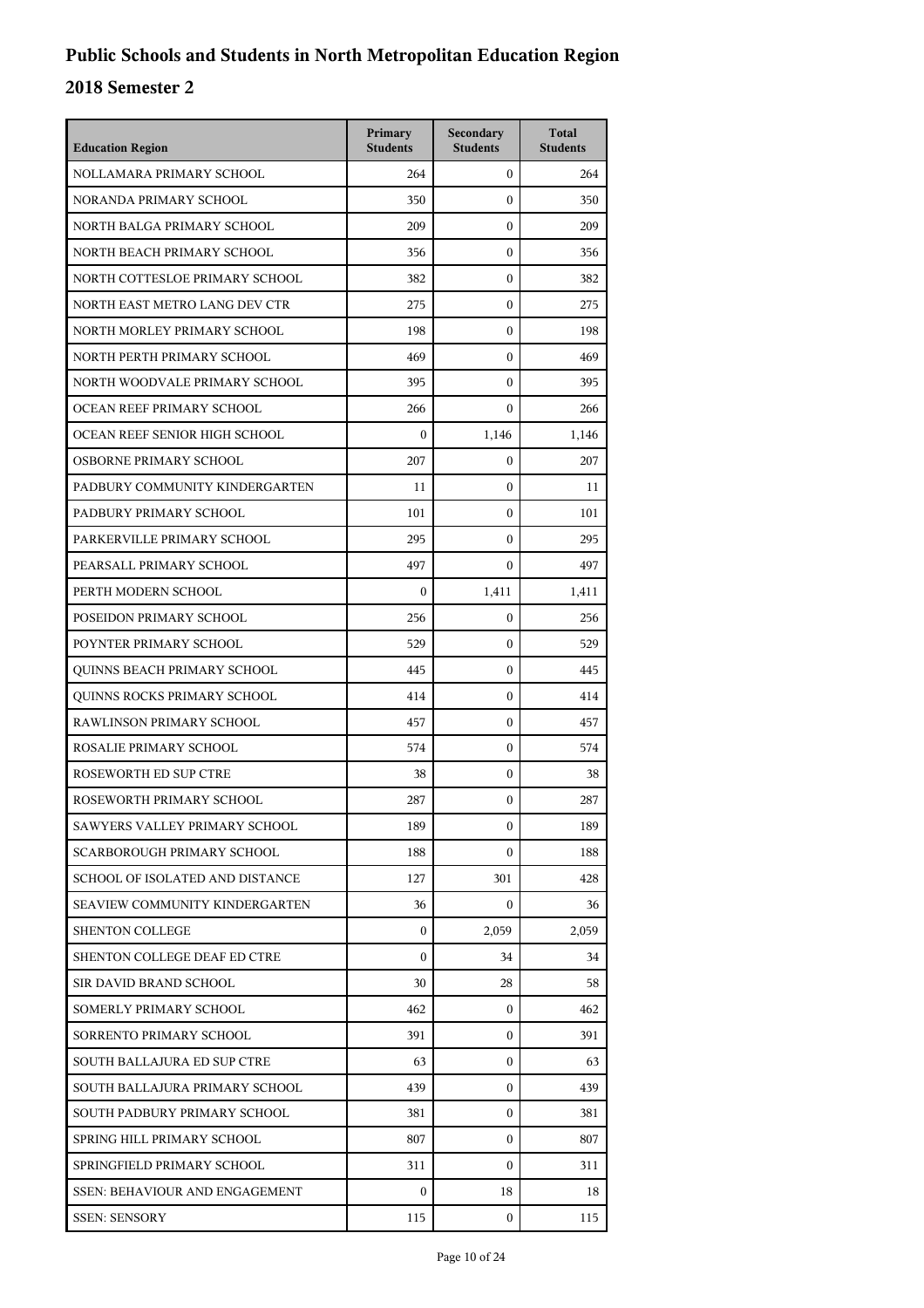| <b>Education Region</b>         | Primary<br><b>Students</b> | Secondary<br><b>Students</b> | <b>Total</b><br><b>Students</b> |
|---------------------------------|----------------------------|------------------------------|---------------------------------|
| SUBIACO PRIMARY SCHOOL          | 668                        | $\mathbf{0}$                 | 668                             |
| SUTHERLAND DIANELLA PRIMARY SCH | 343                        | $\mathbf{0}$                 | 343                             |
| <b>SWAN VIEW PRIMARY SCHOOL</b> | 311                        | $\mathbf{0}$                 | 311                             |
| SWAN VIEW SENIOR HIGH SCHOOL    | $\boldsymbol{0}$           | 574                          | 574                             |
| SWANBOURNE PRIMARY SCHOOL       | 417                        | $\mathbf{0}$                 | 417                             |
| TAKARI PRIMARY SCHOOL           | 159                        | $\mathbf{0}$                 | 159                             |
| TAPPING PRIMARY SCHOOL          | 757                        | $\mathbf{0}$                 | 757                             |
| TUART COLLEGE                   | $\theta$                   | 45                           | 45                              |
| TUART HILL COM KINDERGARTEN     | 18                         | 0                            | 18                              |
| TUART HILL PRIMARY SCHOOL       | 408                        | $\mathbf{0}$                 | 408                             |
| TWO ROCKS PRIMARY SCHOOL        | 480                        | $\mathbf{0}$                 | 480                             |
| UPPER SWAN PRIMARY SCHOOL       | 488                        | $\mathbf{0}$                 | 488                             |
| WADDINGTON PRIMARY SCHOOL       | 87                         | $\mathbf{0}$                 | 87                              |
| WANNEROO PRIMARY SCHOOL         | 476                        | $\mathbf{0}$                 | 476                             |
| WANNEROO SECONDARY COLLEGE      | $\mathbf{0}$               | 1,057                        | 1,057                           |
| WARRIAPENDI PRIMARY SCHOOL      | 184                        | $\mathbf{0}$                 | 184                             |
| WARWICK SENIOR HIGH SCHOOL      | $\boldsymbol{0}$           | 640                          | 640                             |
| WELD SQUARE PRIMARY SCHOOL      | 148                        | $\boldsymbol{0}$             | 148                             |
| WEMBLEY DOWNS PRIMARY SCHOOL    | 430                        | $\boldsymbol{0}$             | 430                             |
| WEMBLEY PRIMARY SCHOOL          | 812                        | $\boldsymbol{0}$             | 812                             |
| WEST BALCATTA PRIMARY SCHOOL    | 485                        | $\mathbf{0}$                 | 485                             |
| WEST BEECHBORO PRIMARY SCHOOL   | 472                        | $\boldsymbol{0}$             | 472                             |
| WEST COAST LANGUAGE DEVELOPMENT | 293                        | $\boldsymbol{0}$             | 293                             |
| WEST COAST SEC ED SUP CTRE      | $\boldsymbol{0}$           | 83                           | 83                              |
| WEST GREENWOOD PRIMARY SCHOOL   | 472                        | $\boldsymbol{0}$             | 472                             |
| WEST LEEDERVILLE PRIMARY SCHOOL | 553                        | $\boldsymbol{0}$             | 553                             |
| WEST MORLEY PRIMARY SCHOOL      | 263                        | $\mathbf{0}$                 | 263                             |
| WESTMINSTER ED SUP CTRE         | 56                         | $\mathbf{0}$                 | 56                              |
| WESTMINSTER JNR PRI SCHOOL      | 252                        | 0                            | 252                             |
| WESTMINSTER PRIMARY SCHOOL      | 95                         | $\mathbf{0}$                 | 95                              |
| WOODBRIDGE PRIMARY SCHOOL       | 404                        | $\mathbf{0}$                 | 404                             |
| WOODLANDS PRIMARY SCHOOL        | 466                        | $\mathbf{0}$                 | 466                             |
| WOODVALE PRIMARY SCHOOL         | 421                        | 0                            | 421                             |
| WOODVALE SECONDARY COLLEGE      | $\Omega$                   | 1,409                        | 1,409                           |
| WOOROLOO PRIMARY SCHOOL         | 62                         | $\mathbf{0}$                 | 62                              |
| YANCHEP BEACH PRIMARY SCHOOL    | 729                        | 0                            | 729                             |
| YANCHEP LAGOON PRIMARY SCHOOL   | 320                        | $\mathbf{0}$                 | 320                             |
| YANCHEP SECONDARY COLLEGE       | $\boldsymbol{0}$           | 576                          | 576                             |
| YOKINE PRIMARY SCHOOL           | 351                        | 0                            | 351                             |
| YULUMA PRIMARY SCHOOL           | 228                        | $\mathbf{0}$                 | 228                             |
| TOTAL                           | 72,781                     | 37,412                       | 110,193                         |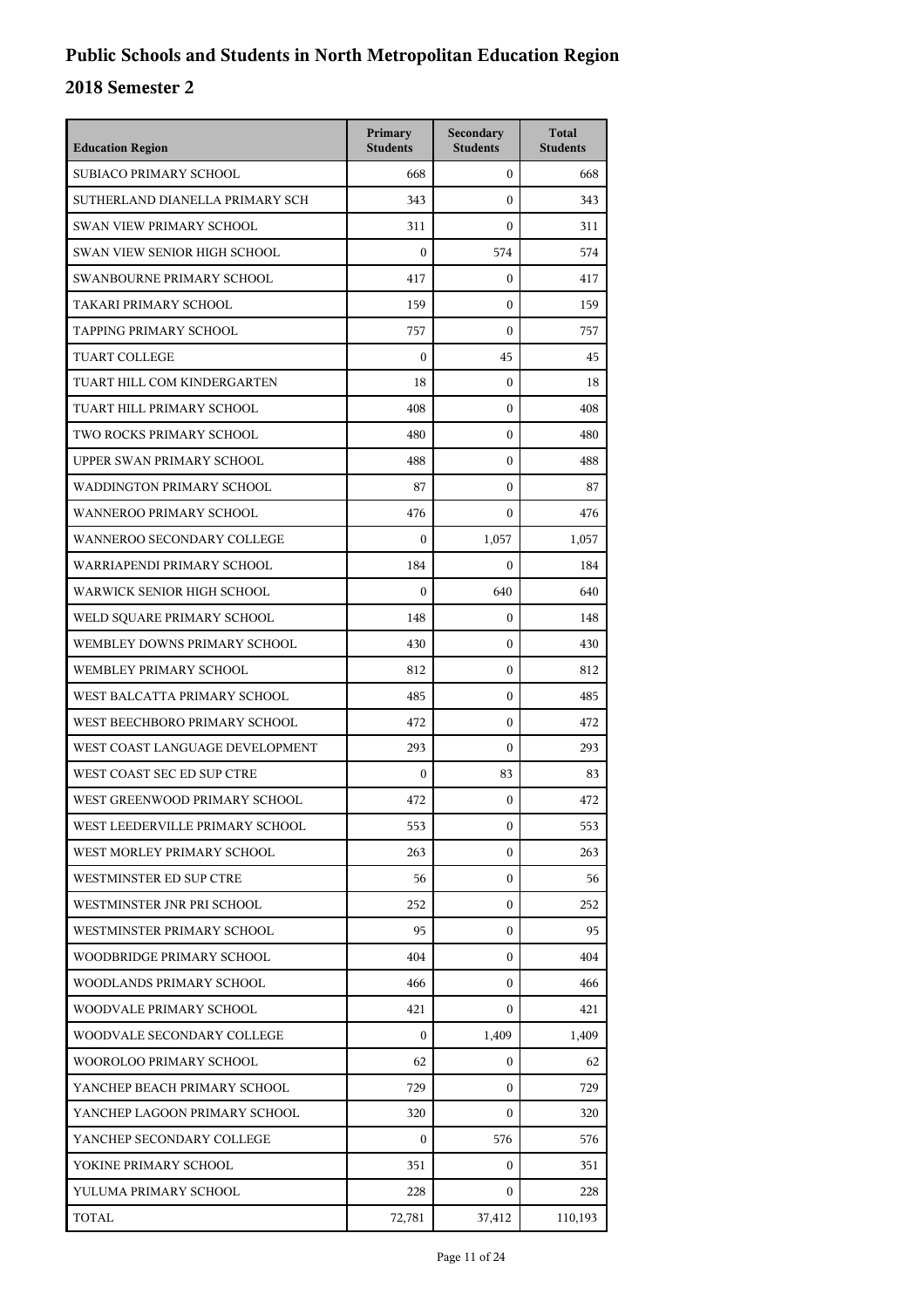## **Public Schools and Students in Pilbara Education Region**

| <b>Education Region</b>        | Primary<br><b>Students</b> | Secondary<br><b>Students</b> | <b>Total</b><br><b>Students</b> |
|--------------------------------|----------------------------|------------------------------|---------------------------------|
| <b>BALER PRIMARY SCHOOL</b>    | 583                        | $\boldsymbol{0}$             | 583                             |
| BAYNTON WEST PRIMARY SCHOOL    | 781                        | $\mathbf{0}$                 | 781                             |
| <b>CASSIA ED SUP CTRE</b>      | 16                         | $\boldsymbol{0}$             | 16                              |
| <b>CASSIA PRIMARY SCHOOL</b>   | 493                        | $\theta$                     | 493                             |
| DAMPIER PRIMARY SCHOOL         | 196                        | $\Omega$                     | 196                             |
| HEDLAND SENIOR HIGH SCHOOL     | $\mathbf{0}$               | 788                          | 788                             |
| JIGALONG REM COM SCHOOL        | 47                         | 38                           | 85                              |
| KARRATHA PRIMARY SCHOOL        | 296                        | $\boldsymbol{0}$             | 296                             |
| KARRATHA SENIOR HIGH SCHOOL    | $\mathbf{0}$               | 1,073                        | 1,073                           |
| MARBLE BAR PRIMARY SCHOOL      | 16                         | 7                            | 23                              |
| MILLARS WELL PRIMARY SCHOOL    | 287                        | $\Omega$                     | 287                             |
| NEWMAN PRIMARY SCHOOL          | 264                        | $\boldsymbol{0}$             | 264                             |
| NEWMAN SENIOR HIGH SCHOOL      | $\mathbf{0}$               | 282                          | 282                             |
| NORTH TOM PRICE PRIMARY SCHOOL | 302                        | $\mathbf{0}$                 | 302                             |
| NULLAGINE PRIMARY SCHOOL       | 16                         | 11                           | 27                              |
| <b>ONSLOW PRIMARY SCHOOL</b>   | 76                         | 14                           | 90                              |
| PANNAWONICA PRIMARY SCHOOL     | 102                        | 15                           | 117                             |
| PARABURDOO PRIMARY SCHOOL      | 257                        | $\boldsymbol{0}$             | 257                             |
| PEGS CREEK PRIMARY SCHOOL      | 213                        | $\mathbf{0}$                 | 213                             |
| PORT HEDLAND PRIMARY SCHOOL    | 471                        | $\boldsymbol{0}$             | 471                             |
| PORT HEDLAND SCHOOL OF THE AIR | 23                         | $\Omega$                     | 23                              |
| ROEBOURNE DISTRICT HIGH SCHOOL | 105                        | 44                           | 149                             |
| SOUTH HEDLAND PRIMARY SCHOOL   | 233                        | $\boldsymbol{0}$             | 233                             |
| SOUTH NEWMAN PRIMARY SCHOOL    | 421                        | $\mathbf{0}$                 | 421                             |
| TAMBREY PRIMARY SCHOOL         | 576                        | $\mathbf{0}$                 | 576                             |
| TOM PRICE PRIMARY SCHOOL       | 310                        | $\boldsymbol{0}$             | 310                             |
| TOM PRICE SENIOR HIGH SCHOOL   | $\boldsymbol{0}$           | 312                          | 312                             |
| WICKHAM PRIMARY SCHOOL         | 306                        | $\mathbf{0}$                 | 306                             |
| YANDEYARRA REM COM SCHOOL      | 24                         | 10                           | 34                              |
| TOTAL                          | 6,414                      | 2,594                        | 9,008                           |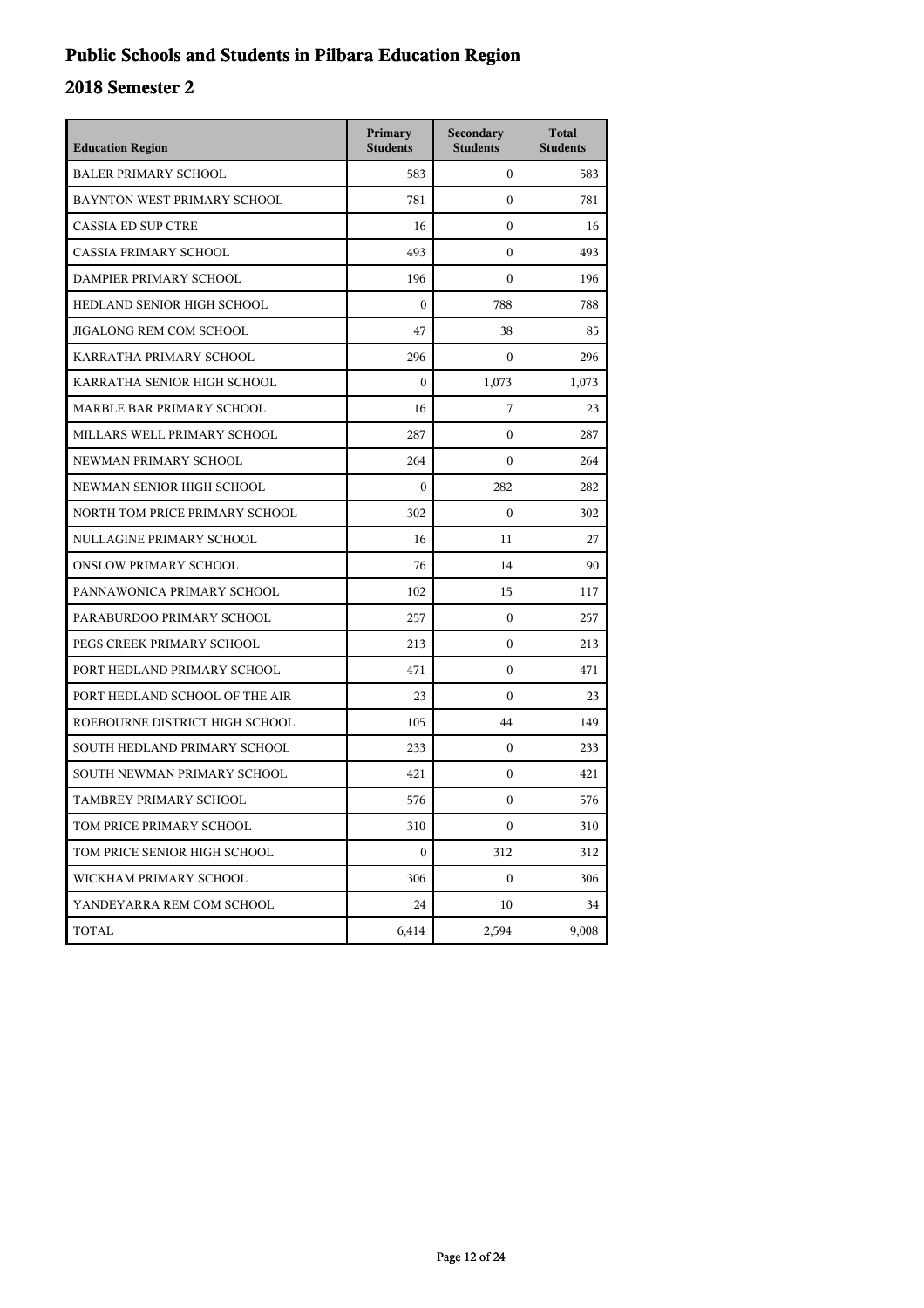| <b>Education Region</b>                | Primary<br><b>Students</b> | Secondary<br><b>Students</b> | <b>Total</b><br><b>Students</b> |
|----------------------------------------|----------------------------|------------------------------|---------------------------------|
| APPLECROSS PRIMARY SCHOOL              | 558                        | $\mathbf{0}$                 | 558                             |
| APPLECROSS SENIOR HIGH SCHOOL          | $\mathbf{0}$               | 1,536                        | 1,536                           |
| ARDROSS PRIMARY SCHOOL                 | 435                        | $\boldsymbol{0}$             | 435                             |
| <b>ARMADALE ED SUP CTRE</b>            | $\boldsymbol{0}$           | 63                           | 63                              |
| ARMADALE PRIMARY SCHOOL                | 453                        | $\Omega$                     | 453                             |
| ARMADALE SENIOR HIGH SCHOOL            | $\mathbf{0}$               | 636                          | 636                             |
| ASHBURTON DRIVE PRIMARY SCHOOL         | 500                        | $\boldsymbol{0}$             | 500                             |
| ASPIRI PRIMARY SCHOOL                  | 150                        | $\boldsymbol{0}$             | 150                             |
| ATTADALE PRIMARY SCHOOL                | 376                        | $\boldsymbol{0}$             | 376                             |
| <b>ATWELL COLLEGE</b>                  | $\boldsymbol{0}$           | 1,411                        | 1,411                           |
| ATWELL PRIMARY SCHOOL                  | 819                        | $\mathbf{0}$                 | 819                             |
| AUBIN GROVE PRIMARY SCHOOL             | 1,083                      | $\boldsymbol{0}$             | 1,083                           |
| <b>BALDIVIS GARDENS PRIMARY SCHOOL</b> | 385                        | $\boldsymbol{0}$             | 385                             |
| <b>BALDIVIS PRIMARY SCHOOL</b>         | 742                        | $\mathbf{0}$                 | 742                             |
| <b>BALDIVIS SECONDARY COLLEGE</b>      | $\Omega$                   | 1,711                        | 1,711                           |
| <b>BANKSIA PARK PRIMARY SCHOOL</b>     | 288                        | $\mathbf{0}$                 | 288                             |
| BANNISTER CREEK PRIMARY SCHOOL         | 542                        | $\boldsymbol{0}$             | 542                             |
| <b>BATEMAN PRIMARY SCHOOL</b>          | 303                        | $\boldsymbol{0}$             | 303                             |
| <b>BEACONSFIELD PRIMARY SCHOOL</b>     | 399                        | $\mathbf{0}$                 | 399                             |
| BECKENHAM PRIMARY SCHOOL               | 474                        | $\boldsymbol{0}$             | 474                             |
| BEELIAR PRIMARY SCHOOL                 | 458                        | $\mathbf{0}$                 | 458                             |
| BELMAY PRIMARY SCHOOL                  | 221                        | $\boldsymbol{0}$             | 221                             |
| <b>BELMONT CITY COLLEGE</b>            | $\mathbf{0}$               | 879                          | 879                             |
| BELMONT PRIMARY SCHOOL                 | 115                        | $\boldsymbol{0}$             | 115                             |
| <b>BENTLEY PRIMARY SCHOOL</b>          | 170                        | $\boldsymbol{0}$             | 170                             |
| BERTRAM PRIMARY SCHOOL                 | 876                        | 0                            | 876                             |
| BIBRA LAKE PRIMARY SCHOOL              | 323                        | $\mathbf{0}$                 | 323                             |
| <b>BICTON PRIMARY SCHOOL</b>           | 420                        | $\mathbf{0}$                 | 420                             |
| BLETCHLEY PARK PRIMARY SCHOOL          | 1,005                      | 0                            | 1,005                           |
| <b>BOORAGOON PRIMARY SCHOOL</b>        | 388                        | 0                            | 388                             |
| BRAMFIELD PARK PRIMARY SCHOOL          | 306                        | $\mathbf{0}$                 | 306                             |
| BRENTWOOD PRIMARY SCHOOL               | 345                        | $\mathbf{0}$                 | 345                             |
| BROOKMAN PRIMARY SCHOOL                | 340                        | $\mathbf{0}$                 | 340                             |
| <b>BULL CREEK PRIMARY SCHOOL</b>       | 382                        | 0                            | 382                             |
| <b>BUNGAREE PRIMARY SCHOOL</b>         | 257                        | 0                            | 257                             |
| BURRENDAH PRIMARY SCHOOL               | 651                        | $\mathbf{0}$                 | 651                             |
| BYFORD PRIMARY SCHOOL                  | 380                        | $\mathbf{0}$                 | 380                             |
| BYFORD SECONDARY COLLEGE               | $\mathbf{0}$               | 1,188                        | 1,188                           |
| CALADENIA PRIMARY SCHOOL               | 868                        | 0                            | 868                             |
| CALISTA PRIMARY SCHOOL                 | 504                        | 0                            | 504                             |
| CAMPBELL PRIMARY SCHOOL                | 701                        | 0                            | 701                             |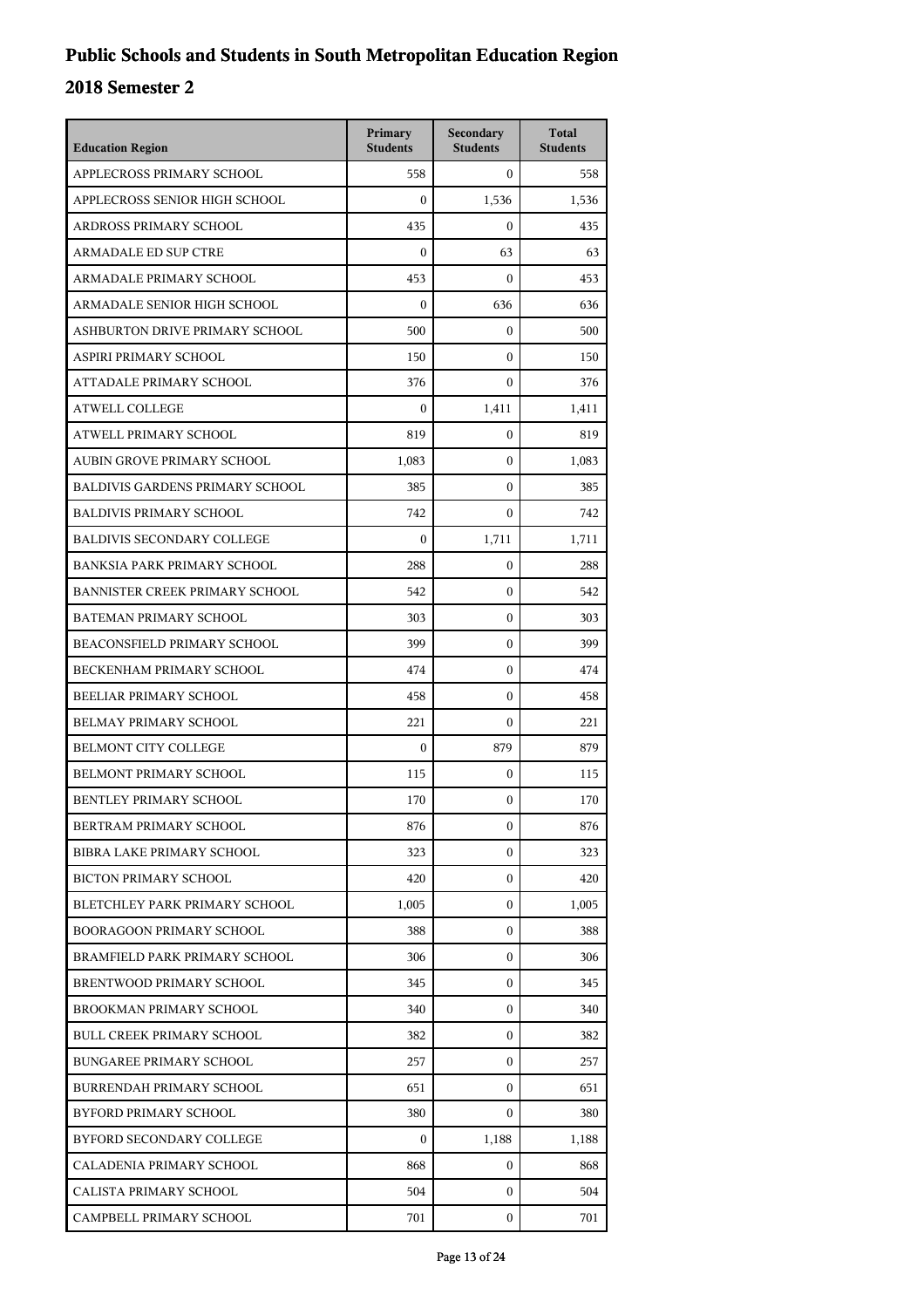| <b>Education Region</b>           | Primary<br><b>Students</b> | Secondary<br><b>Students</b> | <b>Total</b><br><b>Students</b> |
|-----------------------------------|----------------------------|------------------------------|---------------------------------|
| <b>CANNING COLLEGE</b>            | $\mathbf{0}$               | 516                          | 516                             |
| <b>CANNING VALE COLLEGE</b>       | $\mathbf{0}$               | 1,563                        | 1,563                           |
| CANNING VALE ED SUP CTRE          | 39                         | $\boldsymbol{0}$             | 39                              |
| CANNING VALE PRIMARY SCHOOL       | 498                        | $\boldsymbol{0}$             | 498                             |
| CANNINGTON COM ED SUP CTRE        | $\mathbf{0}$               | 108                          | 108                             |
| CANNINGTON COMMUNITY COLLEGE      | 291                        | 430                          | 721                             |
| CARALEE COMMUNITY SCHOOL          | 323                        | $\mathbf{0}$                 | 323                             |
| CARCOOLA PRIMARY SCHOOL           | 128                        | $\boldsymbol{0}$             | 128                             |
| CARLISLE PRIMARY SCHOOL           | 327                        | $\mathbf{0}$                 | 327                             |
| <b>CARSON STREET SCHOOL</b>       | 66                         | $\boldsymbol{0}$             | 66                              |
| <b>CASTLEREAGH SCHOOL</b>         | 14                         | 42                           | 56                              |
| <b>CECIL ANDREWS COLLEGE</b>      | $\mathbf{0}$               | 631                          | 631                             |
| CHALLIS COMMUNITY PRIMARY SCHOOL  | 937                        | $\boldsymbol{0}$             | 937                             |
| <b>CHARTHOUSE PRIMARY SCHOOL</b>  | 519                        | $\boldsymbol{0}$             | 519                             |
| CLIFTON HILLS PRIMARY SCHOOL      | 442                        | $\mathbf{0}$                 | 442                             |
| <b>CLOVERDALE ED SUP CTRE</b>     | 54                         | $\mathbf{0}$                 | 54                              |
| CLOVERDALE PRIMARY SCHOOL         | 355                        | $\mathbf{0}$                 | 355                             |
| <b>COLLIER PRIMARY SCHOOL</b>     | 260                        | $\mathbf{0}$                 | 260                             |
| <b>COMET BAY COLLEGE</b>          | $\mathbf{0}$               | 1,804                        | 1,804                           |
| <b>COMET BAY PRIMARY SCHOOL</b>   | 925                        | 0                            | 925                             |
| COMO PRIMARY SCHOOL               | 408                        | $\mathbf{0}$                 | 408                             |
| COMO SECONDARY COLLEGE            | $\mathbf{0}$               | 820                          | 820                             |
| COODANUP COLLEGE                  | $\mathbf{0}$               | 689                          | 689                             |
| <b>COOGEE PRIMARY SCHOOL</b>      | 500                        | 0                            | 500                             |
| COOLBELLUP COMMUNITY SCHOOL       | 257                        | $\mathbf{0}$                 | 257                             |
| <b>COOLBELLUP LEARNING CENTRE</b> | 28                         | 0                            | 28                              |
| COOLOONGUP PRIMARY SCHOOL         | 368                        | $\Omega$                     | 368                             |
| CURTIN PRIMARY SCHOOL             | 105                        | $\mathbf{0}$                 | 105                             |
| DARLING RANGE SPORTS COLLEGE      | $\mathbf{0}$               | 954                          | 954                             |
| DAWSON PARK PRIMARY SCHOOL        | 487                        | $\mathbf{0}$                 | 487                             |
| DUDLEY PARK PRIMARY SCHOOL        | 467                        | $\Omega$                     | 467                             |
| <b>DWELLINGUP PRIMARY SCHOOL</b>  | 54                         | $\Omega$                     | 54                              |
| EAST FREMANTLE PRIMARY SCHOOL     | 429                        | $\mathbf{0}$                 | 429                             |
| EAST HAMILTON HILL PRIMARY SCH    | 199                        | $\mathbf{0}$                 | 199                             |
| EAST KENWICK PRIMARY SCHOOL       | 388                        | $\mathbf{0}$                 | 388                             |
| EAST MADDINGTON PRIMARY SCHOOL    | 407                        | $\mathbf{0}$                 | 407                             |
| EAST VIC PARK PRIMARY SCHOOL      | 350                        | $\mathbf{0}$                 | 350                             |
| EAST VICTORIA PARK ED SUP CTRE    | 18                         | $\mathbf{0}$                 | 18                              |
| EAST WAIKIKI PRIMARY SCHOOL       | 474                        | $\mathbf{0}$                 | 474                             |
| EDNEY PRIMARY SCHOOL              | 431                        | $\mathbf{0}$                 | 431                             |
| <b>ENDEAVOUR ED SUP CTRE</b>      | 54                         | $\mathbf{0}$                 | 54                              |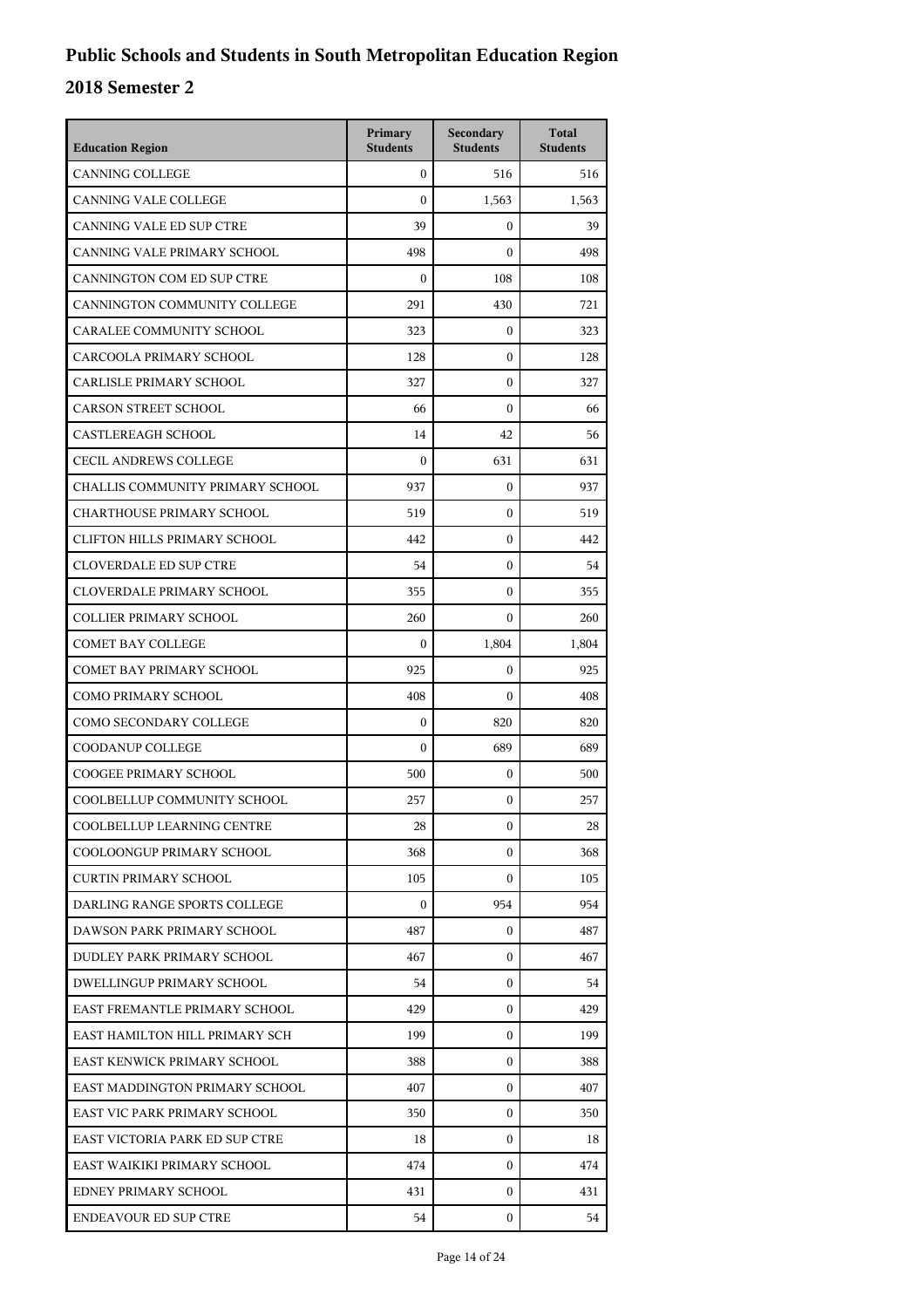| <b>Education Region</b>               | Primary<br><b>Students</b> | Secondary<br><b>Students</b> | <b>Total</b><br><b>Students</b> |
|---------------------------------------|----------------------------|------------------------------|---------------------------------|
| ENDEAVOUR PRIMARY SCHOOL              | 537                        | $\mathbf{0}$                 | 537                             |
| <b>EXCELSIOR PRIMARY SCHOOL</b>       | 498                        | $\mathbf{0}$                 | 498                             |
| <b>FALCON PRIMARY SCHOOL</b>          | 590                        | $\boldsymbol{0}$             | 590                             |
| <b>FALLS ROAD PRIMARY SCHOOL</b>      | 305                        | $\boldsymbol{0}$             | 305                             |
| FOREST CRESCENT PRIMARY SCHOOL        | 736                        | $\mathbf{0}$                 | 736                             |
| FORRESTDALE PRIMARY SCHOOL            | 133                        | $\boldsymbol{0}$             | 133                             |
| FORRESTFIELD PRIMARY SCHOOL           | 184                        | $\boldsymbol{0}$             | 184                             |
| <b>FREMANTLE COLLEGE</b>              | $\boldsymbol{0}$           | 970                          | 970                             |
| FREMANTLE LANG DEV CTR                | 231                        | $\boldsymbol{0}$             | 231                             |
| FREMANTLE PRIMARY SCHOOL              | 305                        | $\mathbf{0}$                 | 305                             |
| <b>GIBBS STREET PRIMARY SCHOOL</b>    | 505                        | $\mathbf{0}$                 | 505                             |
| <b>GILMORE COLLEGE</b>                | $\boldsymbol{0}$           | 1,096                        | 1,096                           |
| <b>GLENCOE PRIMARY SCHOOL</b>         | 414                        | $\boldsymbol{0}$             | 414                             |
| <b>GOLDEN BAY PRIMARY SCHOOL</b>      | 454                        | $\boldsymbol{0}$             | 454                             |
| <b>GOOSEBERRY HILL PRIMARY SCHOOL</b> | 466                        | $\mathbf{0}$                 | 466                             |
| <b>GOSNELLS PRIMARY SCHOOL</b>        | 415                        | $\boldsymbol{0}$             | 415                             |
| <b>GREENFIELDS PRIMARY SCHOOL</b>     | 389                        | $\boldsymbol{0}$             | 389                             |
| <b>GROVELANDS PRIMARY SCHOOL</b>      | 378                        | $\boldsymbol{0}$             | 378                             |
| <b>GWYNNE PARK ED SUP CTRE</b>        | 74                         | $\boldsymbol{0}$             | 74                              |
| <b>GWYNNE PARK PRIMARY SCHOOL</b>     | 436                        | 0                            | 436                             |
| <b>HALLS HEAD COLLEGE</b>             | $\mathbf{0}$               | 1,339                        | 1,339                           |
| HALLS HEAD COLLEGE ESC                | $\boldsymbol{0}$           | 57                           | 57                              |
| HALLS HEAD PRIMARY SCHOOL             | 422                        | $\boldsymbol{0}$             | 422                             |
| HAMMOND PARK PRIMARY SCHOOL           | 626                        | $\boldsymbol{0}$             | 626                             |
| HARMONY PRIMARY SCHOOL                | 598                        | $\mathbf{0}$                 | 598                             |
| HARRISDALE PRIMARY SCHOOL             | 1,058                      | 0                            | 1,058                           |
| HARRISDALE SENIOR HIGH SCHOOL         | $\boldsymbol{0}$           | 506                          | 506                             |
| HAZEL ORME COM KINDERGARTEN           | 39                         | $\mathbf{0}$                 | 39                              |
| HIGH WYCOMBE PRIMARY SCHOOL           | 420                        | 0                            | 420                             |
| HILLMAN PRIMARY SCHOOL                | 319                        | $\mathbf{0}$                 | 319                             |
| HILTON PRIMARY SCHOOL                 | 196                        | $\mathbf{0}$                 | 196                             |
| HONEYWOOD PRIMARY SCHOOL              | 286                        | $\mathbf{0}$                 | 286                             |
| HUNTINGDALE PRIMARY SCHOOL            | 712                        | $\mathbf{0}$                 | 712                             |
| JANDAKOT PRIMARY SCHOOL               | 522                        | $\mathbf{0}$                 | 522                             |
| JARRAHDALE PRIMARY SCHOOL             | 85                         | $\mathbf{0}$                 | 85                              |
| JOHN CURTIN COLLEGE OF THE ARTS       | $\mathbf{0}$               | 1,614                        | 1,614                           |
| JOHN TONKIN COLLEGE                   | $\mathbf{0}$               | 950                          | 950                             |
| JOHN TONKIN COLLEGE ESC               | $\mathbf{0}$               | 25                           | 25                              |
| KALAMUNDA PRI ED SUP CTRE             | 50                         | 0                            | 50                              |
| KALAMUNDA PRIMARY SCHOOL              | 351                        | 0                            | 351                             |
| KALAMUNDA SEC ED SUP CTRE             | 0                          | 57                           | 57                              |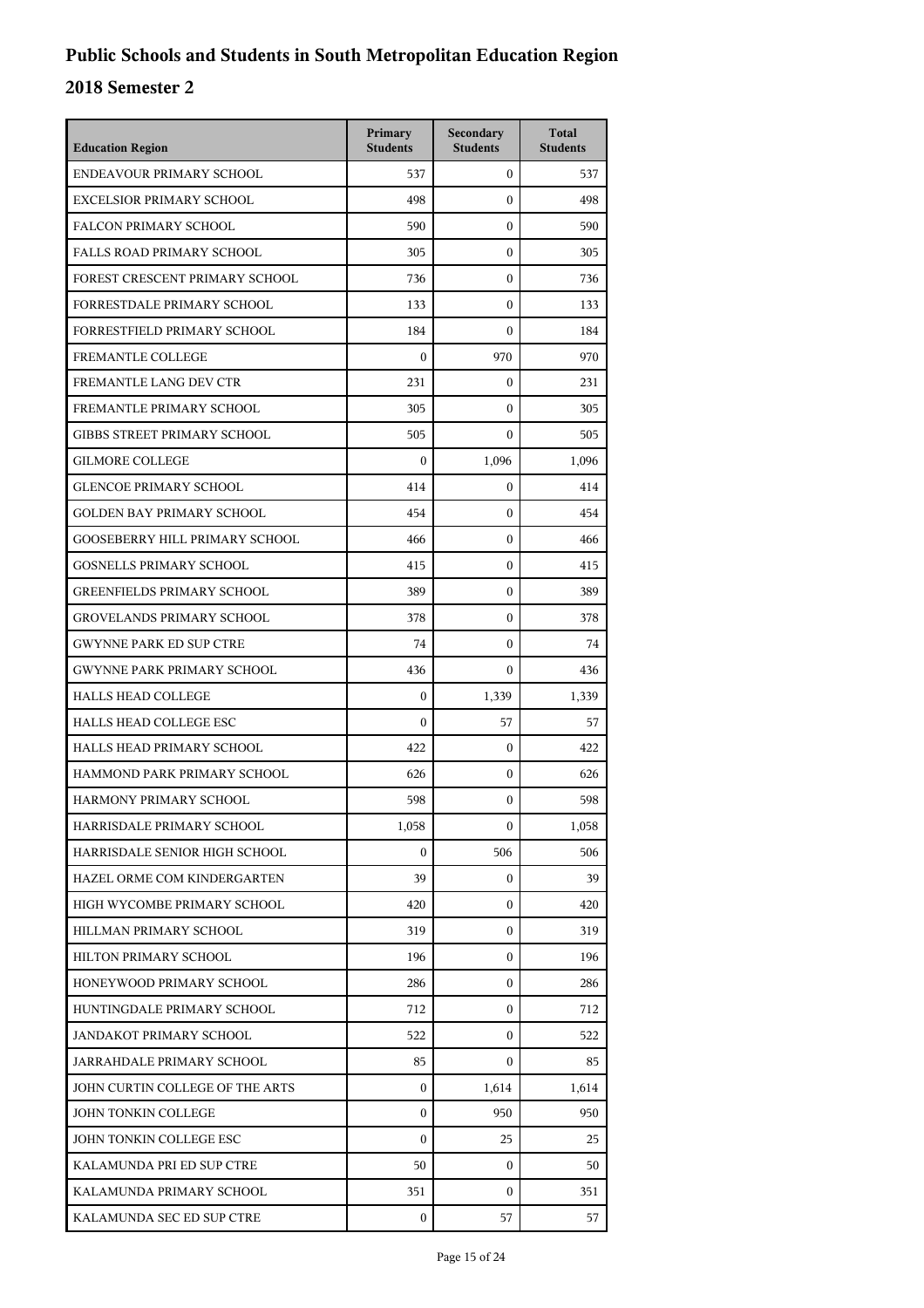| <b>Education Region</b>           | Primary<br><b>Students</b> | Secondary<br><b>Students</b> | <b>Total</b><br><b>Students</b> |
|-----------------------------------|----------------------------|------------------------------|---------------------------------|
| KALAMUNDA SENIOR HIGH SCHOOL      | $\mathbf{0}$               | 1,112                        | 1,112                           |
| KARDINYA PRIMARY SCHOOL           | 365                        | 0                            | 365                             |
| KELMSCOTT PRIMARY SCHOOL          | 349                        | $\theta$                     | 349                             |
| KELMSCOTT SENIOR HIGH SCHOOL      | $\mathbf{0}$               | 1,377                        | 1,377                           |
| KENSINGTON PRIMARY SCHOOL         | 439                        | 0                            | 439                             |
| KENSINGTON SECONDARY SCHOOL       | $\mathbf{0}$               | 49                           | 49                              |
| KENT STREET SENIOR HIGH SCHOOL    | $\boldsymbol{0}$           | 916                          | 916                             |
| <b>KENWICK SCHOOL</b>             | 36                         | 45                           | 81                              |
| KEWDALE PRIMARY SCHOOL            | 327                        | 0                            | 327                             |
| KINDAIMANNA COM KINDERGARTEN      | 14                         | 0                            | 14                              |
| KINGSLEY PRIMARY SCHOOL           | 262                        | $\overline{0}$               | 262                             |
| KOORANA ED SUP CTRE               | 22                         | $\overline{0}$               | 22                              |
| KOORANA PRIMARY SCHOOL            | 364                        | $\overline{0}$               | 364                             |
| LAKELAND SENIOR HIGH SCHOOL       | $\mathbf{0}$               | 652                          | 652                             |
| LAKELANDS PRIMARY SCHOOL          | 767                        | 0                            | 767                             |
| LATHLAIN PRIMARY SCHOOL           | 561                        | $\overline{0}$               | 561                             |
| <b>LEDA ED SUP CTRE</b>           | 55                         | 0                            | 55                              |
| LEDA PRIMARY SCHOOL               | 624                        | $\overline{0}$               | 624                             |
| LEEMING PRIMARY SCHOOL            | 305                        | 0                            | 305                             |
| LEEMING SENIOR HIGH SCHOOL        | $\mathbf{0}$               | 1,067                        | 1,067                           |
| LEEMING SHS ED SUP CTRE           | $\mathbf{0}$               | 116                          | 116                             |
| LESMURDIE PRIMARY SCHOOL          | 343                        | 0                            | 343                             |
| LESMURDIE SENIOR HIGH SCHOOL      | $\mathbf{0}$               | 983                          | 983                             |
| LYNWOOD SENIOR HIGH SCHOOL        | $\boldsymbol{0}$           | 1,273                        | 1,273                           |
| <b>MADDINGTON ED SUP CTRE</b>     | 37                         | 0                            | 37                              |
| MADDINGTON PRIMARY SCHOOL         | 217                        | 0                            | 217                             |
| MAIDA VALE PRIMARY SCHOOL         | 391                        | 0                            | 391                             |
| MAKYBE RISE PRIMARY SCHOOL        | 970                        | 0                            | 970                             |
| MALIBU SCHOOL                     | 49                         | 63                           | 112                             |
| MANDURAH PRIMARY SCHOOL           | 235                        | 0                            | 235                             |
| MANNING PRIMARY SCHOOL            | 392                        | 0                            | 392                             |
| MARRI GROVE PRIMARY SCHOOL        | 562                        | 0                            | 562                             |
| MCDOUGALL PARK COM KINDERGARTEN   | 39                         | 0                            | 39                              |
| <b>MEADOW SPRINGS ED SUP CTRE</b> | 54                         | 0                            | 54                              |
| MEADOW SPRINGS PRIMARY SCHOOL     | 798                        | 0                            | 798                             |
| MEDINA PRIMARY SCHOOL             | 210                        | 0                            | 210                             |
| MELVILLE PRIMARY SCHOOL           | 686                        | 0                            | 686                             |
| MELVILLE SENIOR HIGH SCHOOL       | $\mathbf{0}$               | 1,394                        | 1,394                           |
| MILLEN PRIMARY SCHOOL             | 470                        | 0                            | 470                             |
| MOUNT PLEASANT PRIMARY SCHOOL     | 428                        | 0                            | 428                             |
| MUNDIJONG PRIMARY SCHOOL          | 161                        | 0                            | 161                             |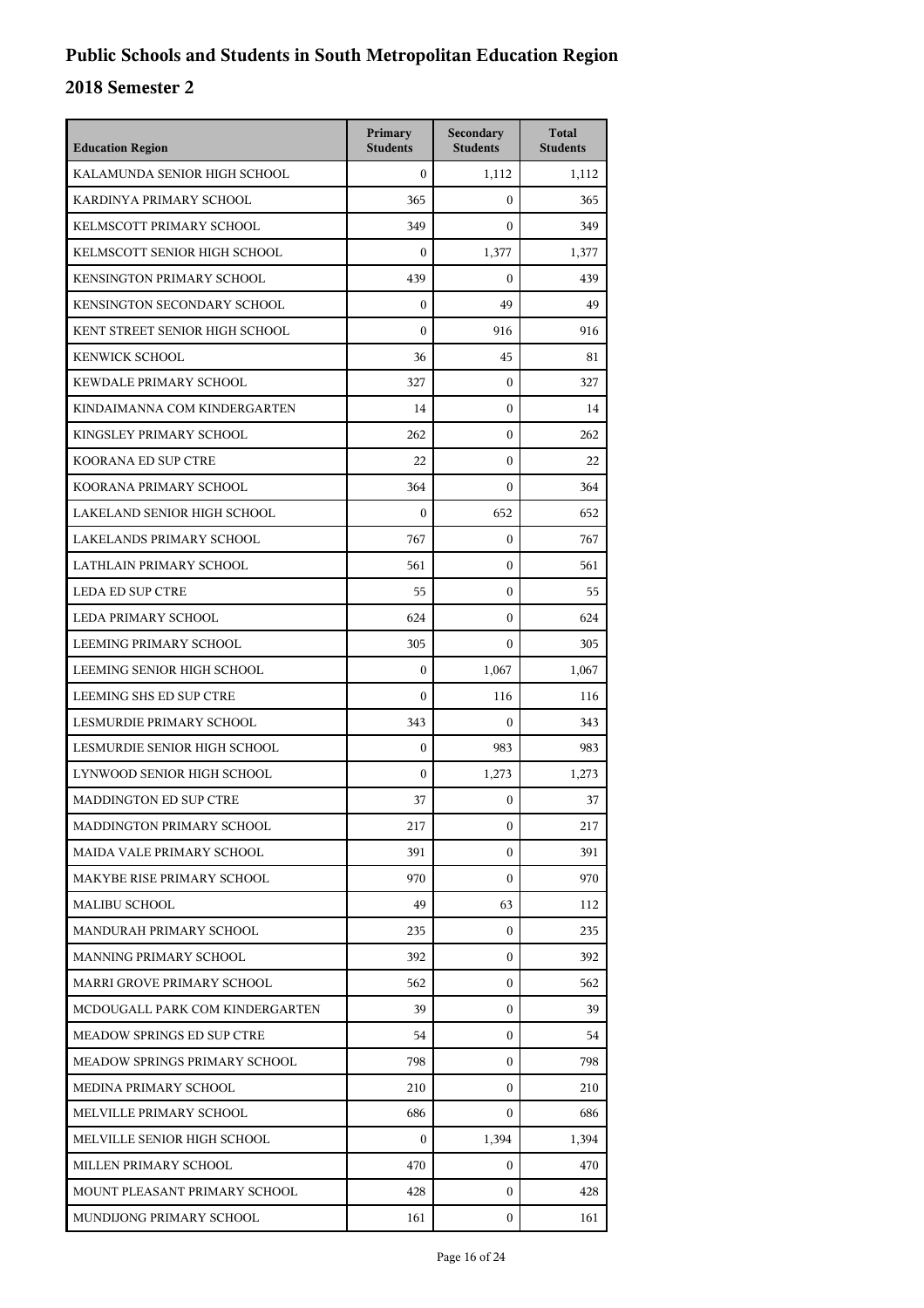| <b>Education Region</b>         | Primary<br><b>Students</b> | Secondary<br><b>Students</b> | <b>Total</b><br><b>Students</b> |
|---------------------------------|----------------------------|------------------------------|---------------------------------|
| NEERIGEN BROOK PRIMARY SCHOOL   | 354                        | $\mathbf{0}$                 | 354                             |
| NEWTON PRIMARY SCHOOL           | 235                        | $\boldsymbol{0}$             | 235                             |
| NORTH DANDALUP PRIMARY SCHOOL   | 134                        | $\boldsymbol{0}$             | 134                             |
| NORTH FREMANTLE PRIMARY SCHOOL  | 165                        | $\mathbf{0}$                 | 165                             |
| <b>NORTH LAKE SENIOR CAMPUS</b> | $\Omega$                   | 410                          | 410                             |
| NORTH MANDURAH PRIMARY SCHOOL   | 297                        | $\mathbf{0}$                 | 297                             |
| NORTH PARMELIA PRIMARY SCHOOL   | 298                        | $\boldsymbol{0}$             | 298                             |
| OAKWOOD PRIMARY SCHOOL          | 121                        | $\boldsymbol{0}$             | 121                             |
| OBERTHUR PRIMARY SCHOOL         | 642                        | $\boldsymbol{0}$             | 642                             |
| OCEAN ROAD PRIMARY SCHOOL       | 670                        | $\boldsymbol{0}$             | 670                             |
| ORANGE GROVE PRIMARY SCHOOL     | 120                        | $\mathbf{0}$                 | 120                             |
| ORELIA PRIMARY SCHOOL           | 365                        | $\boldsymbol{0}$             | 365                             |
| PALMYRA PRIMARY SCHOOL          | 532                        | $\boldsymbol{0}$             | 532                             |
| PARKWOOD PRIMARY SCHOOL         | 555                        | $\boldsymbol{0}$             | 555                             |
| PEEL LANG DEV SCH               | 273                        | $\mathbf{0}$                 | 273                             |
| PHOENIX PRIMARY SCHOOL          | 234                        | $\mathbf{0}$                 | 234                             |
| PIARA WATERS PRIMARY SCHOOL     | 946                        | $\boldsymbol{0}$             | 946                             |
| PICKERING BROOK PRIMARY SCHOOL  | 160                        | $\boldsymbol{0}$             | 160                             |
| PINEVIEW COMMUNITY KINDERGARTEN | 18                         | $\boldsymbol{0}$             | 18                              |
| PINJARRA PRIMARY SCHOOL         | 735                        | 0                            | 735                             |
| PINJARRA SENIOR HIGH SCHOOL     | $\boldsymbol{0}$           | 729                          | 729                             |
| PORT KENNEDY PRIMARY SCHOOL     | 480                        | $\mathbf{0}$                 | 480                             |
| QUEENS PARK PRIMARY SCHOOL      | 234                        | $\mathbf{0}$                 | 234                             |
| RANFORD PRIMARY SCHOOL          | 643                        | $\mathbf{0}$                 | 643                             |
| REDCLIFFE PRIMARY SCHOOL        | 293                        | $\mathbf{0}$                 | 293                             |
| RICHMOND PRIMARY SCHOOL         | 424                        | $\boldsymbol{0}$             | 424                             |
| RIVERGUMS PRIMARY SCHOOL        | 571                        | $\mathbf{0}$                 | 571                             |
| RIVERSIDE ED SUP CTRE           | 53                         | $\mathbf{0}$                 | 53                              |
| RIVERSIDE PRIMARY SCHOOL        | 509                        | $\mathbf{0}$                 | 509                             |
| <b>RIVERTON ED SUP CTRE</b>     | 26                         | $\mathbf{0}$                 | 26                              |
| RIVERTON PRIMARY SCHOOL         | 609                        | $\mathbf{0}$                 | 609                             |
| RIVERVALE PRIMARY SCHOOL        | 188                        | $\mathbf{0}$                 | 188                             |
| ROCKINGHAM BEACH ED SUP CTRE    | 60                         | $\mathbf{0}$                 | 60                              |
| ROCKINGHAM BEACH PRIMARY SCHOOL | 518                        | 0                            | 518                             |
| ROCKINGHAM LAKES PRIMARY SCHOOL | 570                        | $\mathbf{0}$                 | 570                             |
| ROCKINGHAM SENIOR HIGH SCHOOL   | $\mathbf{0}$               | 900                          | 900                             |
| ROCKINGHAM SHS ED SUP CTRE      | $\Omega$                   | 71                           | 71                              |
| ROLEYSTONE COMMUNITY COLLEGE    | 625                        | 191                          | 816                             |
| ROSSMOYNE PRIMARY SCHOOL        | 451                        | 0                            | 451                             |
| ROSSMOYNE SENIOR HIGH SCHOOL    | 0                          | 2,122                        | 2,122                           |
| ROSSMOYNE-RIVERTON COM KIN      | 40                         | 0                            | 40                              |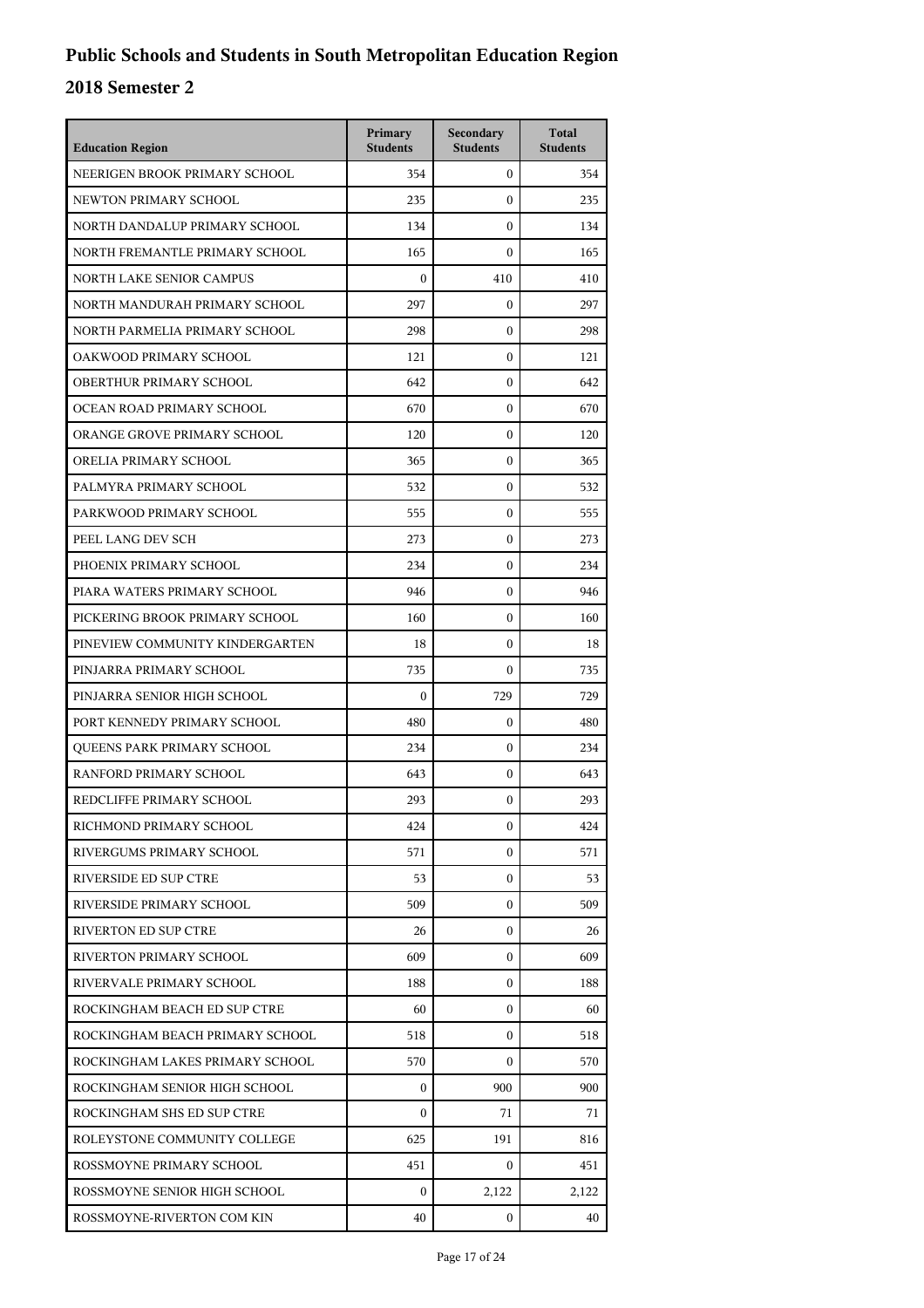| <b>Education Region</b>         | Primary<br><b>Students</b> | Secondary<br><b>Students</b> | <b>Total</b><br><b>Students</b> |
|---------------------------------|----------------------------|------------------------------|---------------------------------|
| ROSTRATA PRIMARY SCHOOL         | 896                        | $\overline{0}$               | 896                             |
| SAFETY BAY PRIMARY SCHOOL       | 725                        | $\mathbf{0}$                 | 725                             |
| SAFETY BAY SENIOR HIGH SCHOOL   | $\mathbf{0}$               | 1,109                        | 1,109                           |
| <b>SAMSON PRIMARY SCHOOL</b>    | 376                        | $\mathbf{0}$                 | 376                             |
| SEAFORTH PRIMARY SCHOOL         | 209                        | $\mathbf{0}$                 | 209                             |
| SECRET HARBOUR PRIMARY SCHOOL   | 751                        | $\mathbf{0}$                 | 751                             |
| SERPENTINE PRIMARY SCHOOL       | 195                        | $\mathbf{0}$                 | 195                             |
| SETTLERS PRIMARY SCHOOL         | 790                        | $\mathbf{0}$                 | 790                             |
| <b>SEVENOAKS SENIOR COLLEGE</b> | $\mathbf{0}$               | 476                          | 476                             |
| SHELLEY PRIMARY SCHOOL          | 384                        | $\mathbf{0}$                 | 384                             |
| SINGLETON PRIMARY SCHOOL        | 683                        | $\mathbf{0}$                 | 683                             |
| SOUTH COOGEE PRIMARY SCHOOL     | 463                        | $\mathbf{0}$                 | 463                             |
| SOUTH EAST METRO LANG DEV CTR   | 253                        | $\mathbf{0}$                 | 253                             |
| SOUTH HALLS HEAD PRIMARY SCHOOL | 603                        | $\mathbf{0}$                 | 603                             |
| SOUTH LAKE PRIMARY SCHOOL       | 273                        | $\mathbf{0}$                 | 273                             |
| SOUTH PERTH PRIMARY SCHOOL      | 366                        | $\mathbf{0}$                 | 366                             |
| SOUTH THORNLIE PRIMARY SCHOOL   | 482                        | $\mathbf{0}$                 | 482                             |
| SOUTHERN GROVE PRIMARY SCHOOL   | 90                         | $\mathbf{0}$                 | 90                              |
| <b>SOUTHERN RIVER COLLEGE</b>   | $\mathbf{0}$               | 932                          | 932                             |
| SOUTHWELL PRIMARY SCHOOL        | 81                         | $\mathbf{0}$                 | 81                              |
| SPEARWOOD ALTERNATIVE SCHOOL    | 93                         | $\mathbf{0}$                 | 93                              |
| SPEARWOOD PRIMARY SCHOOL        | 128                        | $\mathbf{0}$                 | 128                             |
| SPRING ROAD COM KINDERGARTEN    | 20                         | $\mathbf{0}$                 | 20                              |
| <b>SUCCESS PRIMARY SCHOOL</b>   | 706                        | $\mathbf{0}$                 | 706                             |
| THORNLIE PRIMARY SCHOOL         | 371                        | $\mathbf{0}$                 | 371                             |
| THORNLIE SENIOR HIGH SCHOOL     | $\boldsymbol{0}$           | 1,123                        | 1,123                           |
| TUART RISE PRIMARY SCHOOL       | 759                        | $\mathbf{0}$                 | 759                             |
| VICTORIA PARK PRIMARY SCHOOL    | 511                        | $\mathbf{0}$                 | 511                             |
| WAIKIKI PRIMARY SCHOOL          | 330                        | 0                            | 330                             |
| <b>WALLISTON PRIMARY SCHOOL</b> | 175                        | $\Omega$                     | 175                             |
| WARNBRO COM HIGH SCHOOL ES CTRE | $\mathbf{0}$               | 89                           | 89                              |
| WARNBRO COMMUNITY HIGH SCHOOL   | $\mathbf{0}$               | 908                          | 908                             |
| WARNBRO PRIMARY SCHOOL          | 353                        | $\mathbf{0}$                 | 353                             |
| WAROONA DISTRICT HIGH SCHOOL    | 165                        | 87                           | 252                             |
| WATTLE GROVE PRIMARY SCHOOL     | 755                        | $\mathbf{0}$                 | 755                             |
| WELLARD PRIMARY SCHOOL          | 354                        | $\mathbf{0}$                 | 354                             |
| WEST BYFORD PRIMARY SCHOOL      | 756                        | $\mathbf{0}$                 | 756                             |
| WEST LEEMING PRIMARY SCHOOL     | 505                        | $\mathbf{0}$                 | 505                             |
| WESTFIELD PARK PRIMARY SCHOOL   | 329                        | $\mathbf{0}$                 | 329                             |
| WHITE GUM VALLEY PRIMARY SCHOOL | 261                        | $\mathbf{0}$                 | 261                             |
| WILLANDRA PRIMARY SCHOOL        | 627                        | $\mathbf{0}$                 | 627                             |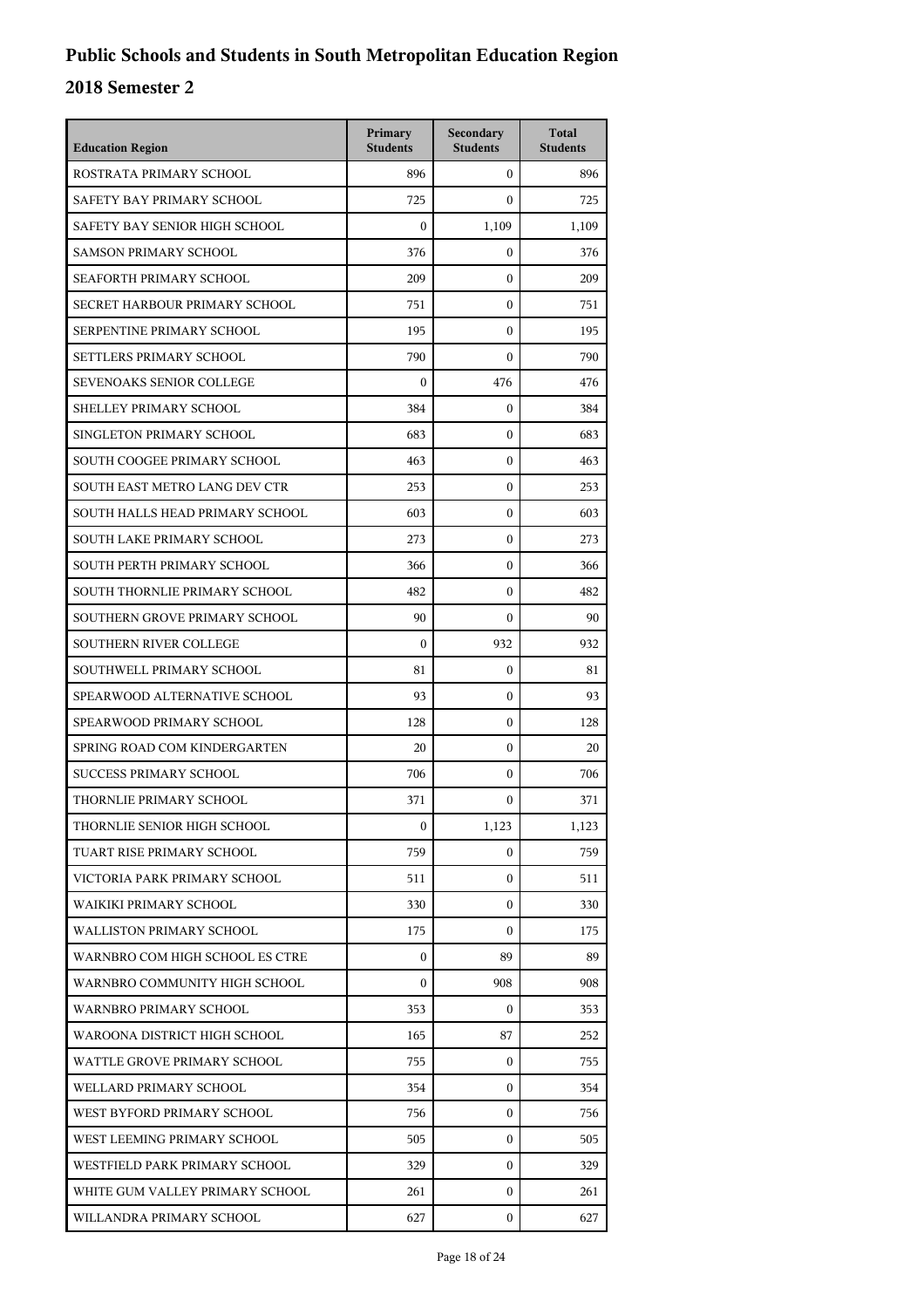| <b>Education Region</b>       | Primary<br><b>Students</b> | Secondary<br><b>Students</b> | <b>Total</b><br><b>Students</b> |
|-------------------------------|----------------------------|------------------------------|---------------------------------|
| WILLETTON PRIMARY SCHOOL      | 619                        | $\Omega$                     | 619                             |
| WILLETTON SENIOR HIGH SCHOOL  | $\theta$                   | 2,290                        | 2,290                           |
| WILSON PRIMARY SCHOOL         | 271                        | $\theta$                     | 271                             |
| WINTERFOLD PRIMARY SCHOOL     | 355                        | $\theta$                     | 355                             |
| WINTHROP PRIMARY SCHOOL       | 660                        | $\Omega$                     | 660                             |
| WIRRABIRRA ED SUP CTRE        | 36                         | $\theta$                     | 36                              |
| WIRRABIRRA PRIMARY SCHOOL     | 447                        | $\theta$                     | 447                             |
| WOODLAND GROVE PRIMARY SCHOOL | 635                        | $\Omega$                     | 635                             |
| WOODLUPINE PRIMARY SCHOOL     | 229                        | $\Omega$                     | 229                             |
| YALE PRIMARY SCHOOL           | 481                        | $\Omega$                     | 481                             |
| YANGEBUP PRIMARY SCHOOL       | 264                        | $\Omega$                     | 264                             |
| YULE BROOK COLLEGE            | $\Omega$                   | 282                          | 282                             |
| TOTAL                         | 82,048                     | 42,361                       | 124,409                         |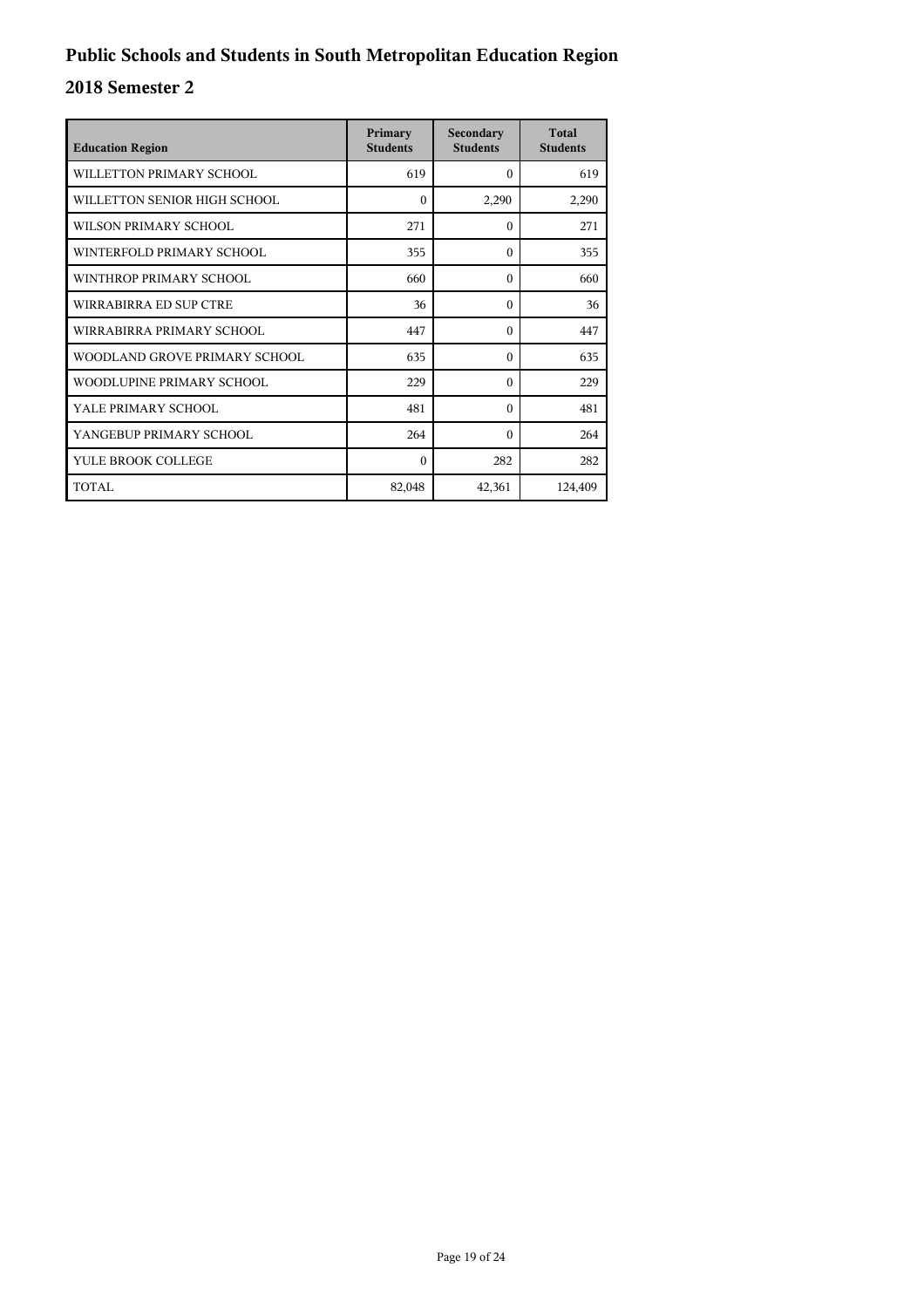| <b>Education Region</b>              | Primary<br><b>Students</b> | Secondary<br><b>Students</b> | <b>Total</b><br><b>Students</b> |
|--------------------------------------|----------------------------|------------------------------|---------------------------------|
| ADAM ROAD PRIMARY SCHOOL             | 487                        | $\overline{0}$               | 487                             |
| ALBANY COMMUNITY KINDERGARTEN        | 32                         | $\mathbf{0}$                 | 32                              |
| ALBANY PRIMARY SCHOOL                | 492                        | $\mathbf{0}$                 | 492                             |
| ALBANY SECONDARY ED SUP CTRE         | $\mathbf{0}$               | 45                           | 45                              |
| ALBANY SENIOR HIGH SCHOOL            | $\mathbf{0}$               | 992                          | 992                             |
| ALLANSON PRIMARY SCHOOL              | 91                         | $\mathbf{0}$                 | 91                              |
| AMAROO PRIMARY SCHOOL                | 307                        | $\mathbf{0}$                 | 307                             |
| AUGUSTA PRIMARY SCHOOL               | 55                         | $\boldsymbol{0}$             | 55                              |
| AUSTRALIND PRIMARY SCHOOL            | 209                        | $\mathbf{0}$                 | 209                             |
| AUSTRALIND SENIOR HIGH SCHOOL        | $\mathbf{0}$               | 1,350                        | 1,350                           |
| <b>BALINGUP PRIMARY SCHOOL</b>       | 61                         | $\mathbf{0}$                 | 61                              |
| <b>BORDEN PRIMARY SCHOOL</b>         | 22                         | $\mathbf{0}$                 | 22                              |
| BOYANUP PRIMARY SCHOOL               | 121                        | $\boldsymbol{0}$             | 121                             |
| <b>BOYUP BROOK DISTRICT HIGH SCH</b> | 103                        | 46                           | 149                             |
| BREMER BAY PRIMARY SCHOOL            | 27                         | $\Omega$                     | 27                              |
| <b>BRIDGETOWN HIGH SCHOOL</b>        | $\mathbf{0}$               | 176                          | 176                             |
| BRIDGETOWN PRIMARY SCHOOL            | 278                        | $\mathbf{0}$                 | 278                             |
| BRUNSWICK JUNCTION PRIMARY SCH       | 68                         | $\boldsymbol{0}$             | 68                              |
| <b>BUNBURY PRIMARY SCHOOL</b>        | 428                        | $\boldsymbol{0}$             | 428                             |
| <b>BUNBURY SENIOR HIGH SCHOOL</b>    | $\mathbf{0}$               | 956                          | 956                             |
| <b>BUSSELTON PRIMARY SCHOOL</b>      | 272                        | $\mathbf{0}$                 | 272                             |
| <b>BUSSELTON SENIOR HIGH SCHOOL</b>  | $\mathbf{0}$               | 665                          | 665                             |
| CAPE NATURALISTE COLLEGE             | $\mathbf{0}$               | 754                          | 754                             |
| CAPEL PRIMARY SCHOOL                 | 370                        | $\mathbf{0}$                 | 370                             |
| CAREY PARK PRIMARY SCHOOL            | 352                        | $\mathbf{0}$                 | 352                             |
| CLIFTON PARK PRIMARY SCHOOL          | 182                        | 0                            | 182                             |
| <b>COLLEGE ROW SCHOOL</b>            | 19                         | 26                           | 45                              |
| COLLIE SENIOR HIGH SCHOOL            | $\mathbf{0}$               | 523                          | 523                             |
| COOINDA PRIMARY SCHOOL               | 392                        | $\mathbf{0}$                 | 392                             |
| COWARAMUP PRIMARY SCHOOL             | 334                        | $\Omega$                     | 334                             |
| <b>CRANBROOK PRIMARY SCHOOL</b>      | 61                         | $\Omega$                     | 61                              |
| DALYELLUP COLLEGE                    | $\Omega$                   | 780                          | 780                             |
| DALYELLUP PRIMARY SCHOOL             | 623                        | $\mathbf{0}$                 | 623                             |
| DARDANUP PRIMARY SCHOOL              | 141                        | $\mathbf{0}$                 | 141                             |
| DENMARK PRIMARY SCHOOL               | 426                        | $\Omega$                     | 426                             |
| DENMARK SENIOR HIGH SCHOOL           | $\Omega$                   | 419                          | 419                             |
| DJIDI DJIDI ABORIGINAL SCHOOL        | 95                         | $\mathbf{0}$                 | 95                              |
| DONNYBROOK DISTRICT HIGH SCHOOL      | 314                        | 145                          | 459                             |
| DUNSBOROUGH PRIMARY SCHOOL           | 766                        | $\mathbf{0}$                 | 766                             |
| EAST MANJIMUP PRIMARY SCHOOL         | 223                        | $\Omega$                     | 223                             |
| EATON COMMUNITY COLLEGE              | $\mathbf{0}$               | 541                          | 541                             |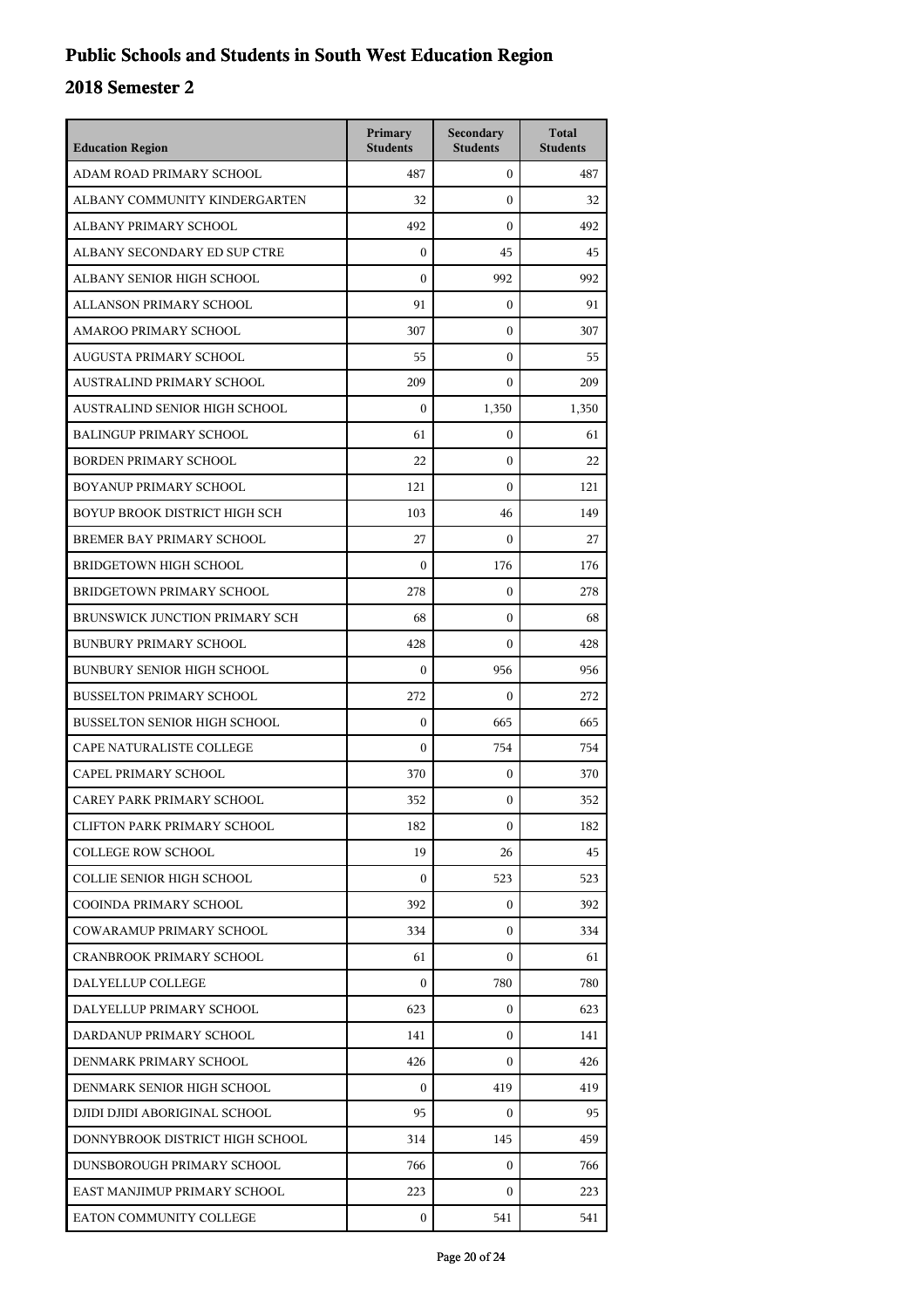| <b>Education Region</b>              | Primary<br><b>Students</b> | Secondary<br><b>Students</b> | <b>Total</b><br><b>Students</b> |
|--------------------------------------|----------------------------|------------------------------|---------------------------------|
| EATON PRIMARY SCHOOL                 | 430                        | $\mathbf{0}$                 | 430                             |
| <b>FAIRVIEW PRIMARY SCHOOL</b>       | 242                        | $\boldsymbol{0}$             | 242                             |
| FLINDERS PARK PRIMARY SCHOOL         | 466                        | $\boldsymbol{0}$             | 466                             |
| FRANKLAND RIVER PRIMARY SCHOOL       | 70                         | $\boldsymbol{0}$             | 70                              |
| <b>GAIRDNER PRIMARY SCHOOL</b>       | 38                         | $\mathbf{0}$                 | 38                              |
| <b>GEOGRAPHE ED SUP CTRE</b>         | 13                         | 32                           | 45                              |
| <b>GEOGRAPHE PRIMARY SCHOOL</b>      | 530                        | $\boldsymbol{0}$             | 530                             |
| <b>GLEN HUON PRIMARY SCHOOL</b>      | 499                        | $\boldsymbol{0}$             | 499                             |
| GNOWANGERUP DISTRICT HIGH SCH        | 121                        | 20                           | 141                             |
| <b>GREENBUSHES PRIMARY SCHOOL</b>    | 24                         | $\boldsymbol{0}$             | 24                              |
| HARVEY PRIMARY SCHOOL                | 352                        | $\mathbf{0}$                 | 352                             |
| HARVEY SENIOR HIGH SCHOOL            | $\boldsymbol{0}$           | 223                          | 223                             |
| <b>JERRAMUNGUP DISTRICT HIGH SCH</b> | 90                         | 41                           | 131                             |
| KARRIDALE PRIMARY SCHOOL             | 54                         | 0                            | 54                              |
| KENDENUP PRIMARY SCHOOL              | 76                         | $\mathbf{0}$                 | 76                              |
| KINGSTON PRIMARY SCHOOL              | 793                        | $\mathbf{0}$                 | 793                             |
| KIRUP PRIMARY SCHOOL                 | 22                         | $\boldsymbol{0}$             | 22                              |
| KOJONUP DISTRICT HIGH SCHOOL         | 196                        | 62                           | 258                             |
| LITTLE GROVE PRIMARY SCHOOL          | 189                        | $\boldsymbol{0}$             | 189                             |
| LOCKYER COMMUNITY KINDERGARTEN       | 75                         | 0                            | 75                              |
| LOWER KING COM KINDERGARTEN          | 19                         | $\mathbf{0}$                 | 19                              |
| MAIDENS PARK PRIMARY SCHOOL          | 180                        | $\boldsymbol{0}$             | 180                             |
| <b>MANEA SENIOR COLLEGE</b>          | $\mathbf{0}$               | 507                          | 507                             |
| MANJIMUP ED SUP CTRE                 | 11                         | 16                           | 27                              |
| MANJIMUP PRIMARY SCHOOL              | 244                        | $\mathbf{0}$                 | 244                             |
| MANJIMUP SENIOR HIGH SCHOOL          | $\mathbf{0}$               | 577                          | 577                             |
| MARGARET RIVER PRIMARY SCHOOL        | 840                        | 0                            | 840                             |
| MARGARET RIVER SNR HIGH SCHOOL       | $\boldsymbol{0}$           | 1,026                        | 1,026                           |
| MOUNT BARKER COMMUNITY COLLEGE       | 381                        | 341                          | 722                             |
| MOUNT LOCKYER PRIMARY SCHOOL         | 575                        | $\mathbf{0}$                 | 575                             |
| MOUNT MANYPEAKS PRIMARY SCHOOL       | 29                         | 0                            | 29                              |
| NANNUP DISTRICT HIGH SCHOOL          | 109                        | 34                           | 143                             |
| NEWTON MOORE ED SUP CTRE             | $\boldsymbol{0}$           | 73                           | 73                              |
| NEWTON MOORE SENIOR HIGH SCHOOL      | $\boldsymbol{0}$           | 698                          | 698                             |
| NORTH ALBANY SENIOR HIGH SCHOOL      | $\boldsymbol{0}$           | 767                          | 767                             |
| NORTHCLIFFE DISTRICT HIGH SCH        | 44                         | 18                           | 62                              |
| ONGERUP PRIMARY SCHOOL               | 22                         | 0                            | 22                              |
| PARKFIELD PRIMARY SCHOOL             | 577                        | $\Omega$                     | 577                             |
| PEMBERTON DISTRICT HIGH SCHOOL       | 106                        | 48                           | 154                             |
| PICTON PRIMARY SCHOOL                | 170                        | $\mathbf{0}$                 | 170                             |
| RAPIDS LANDING PRIMARY SCHOOL        | 153                        | 0                            | 153                             |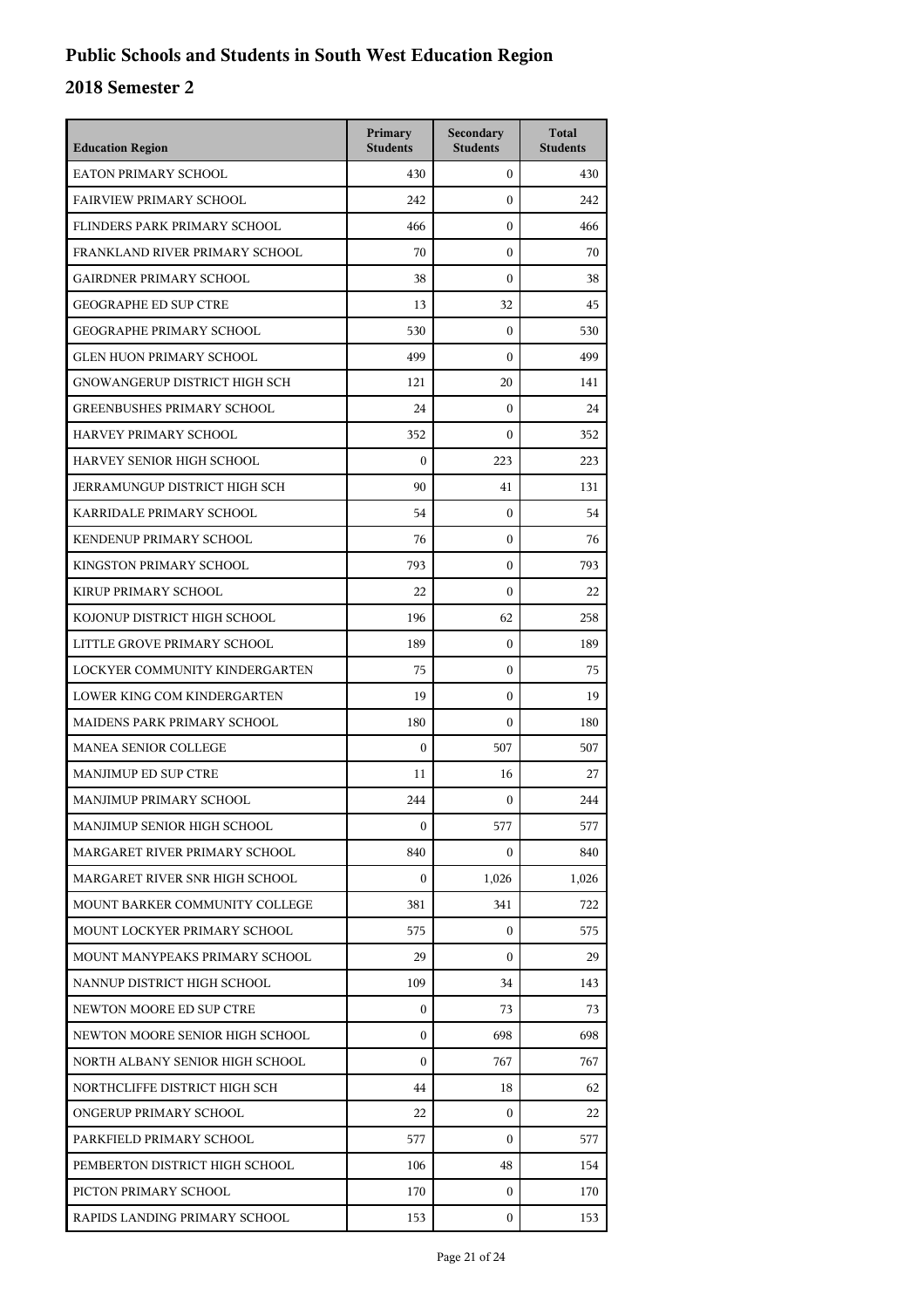| <b>Education Region</b>          | Primary<br><b>Students</b> | Secondary<br><b>Students</b> | <b>Total</b><br><b>Students</b> |
|----------------------------------|----------------------------|------------------------------|---------------------------------|
| RIVER VALLEY PRIMARY SCHOOL      | 94                         | $\Omega$                     | 94                              |
| <b>SOUTH BUNBURY ED SUP CTRE</b> | 56                         | $\theta$                     | 56                              |
| SOUTH BUNBURY PRIMARY SCHOOL     | 401                        | $\Omega$                     | 401                             |
| SOUTH STIRLING PRIMARY SCHOOL    | 26                         | $\Omega$                     | 26                              |
| SPENCER PARK ED SUP CTRE         | 37                         | $\Omega$                     | 37                              |
| SPENCER PARK PRIMARY SCHOOL      | 320                        | $\Omega$                     | 320                             |
| TAMBELLUP PRIMARY SCHOOL         | 68                         | $\theta$                     | 68                              |
| TREENDALE PRIMARY SCHOOL         | 523                        | $\Omega$                     | 523                             |
| TUART FOREST PRIMARY SCHOOL      | 490                        | $\Omega$                     | 490                             |
| <b>VASSE PRIMARY SCHOOL</b>      | 778                        | $\Omega$                     | 778                             |
| WA COL OF AGRI - DENMARK         | $\theta$                   | 134                          | 134                             |
| WA COL OF AGRI - HARVEY          | $\Omega$                   | 167                          | 167                             |
| <b>WALPOLE PRIMARY SCHOOL</b>    | 39                         | $\Omega$                     | 39                              |
| WELLSTEAD PRIMARY SCHOOL         | 26                         | $\Omega$                     | 26                              |
| WEST BUSSELTON PRIMARY SCHOOL    | 349                        | $\Omega$                     | 349                             |
| WILSON PARK PRIMARY SCHOOL       | 96                         | $\Omega$                     | 96                              |
| YAKAMIA PRIMARY SCHOOL           | 421                        | $\theta$                     | 421                             |
| YARLOOP PRIMARY SCHOOL           | 45                         | $\Omega$                     | 45                              |
| TOTAL                            | 18,860                     | 12,202                       | 31,062                          |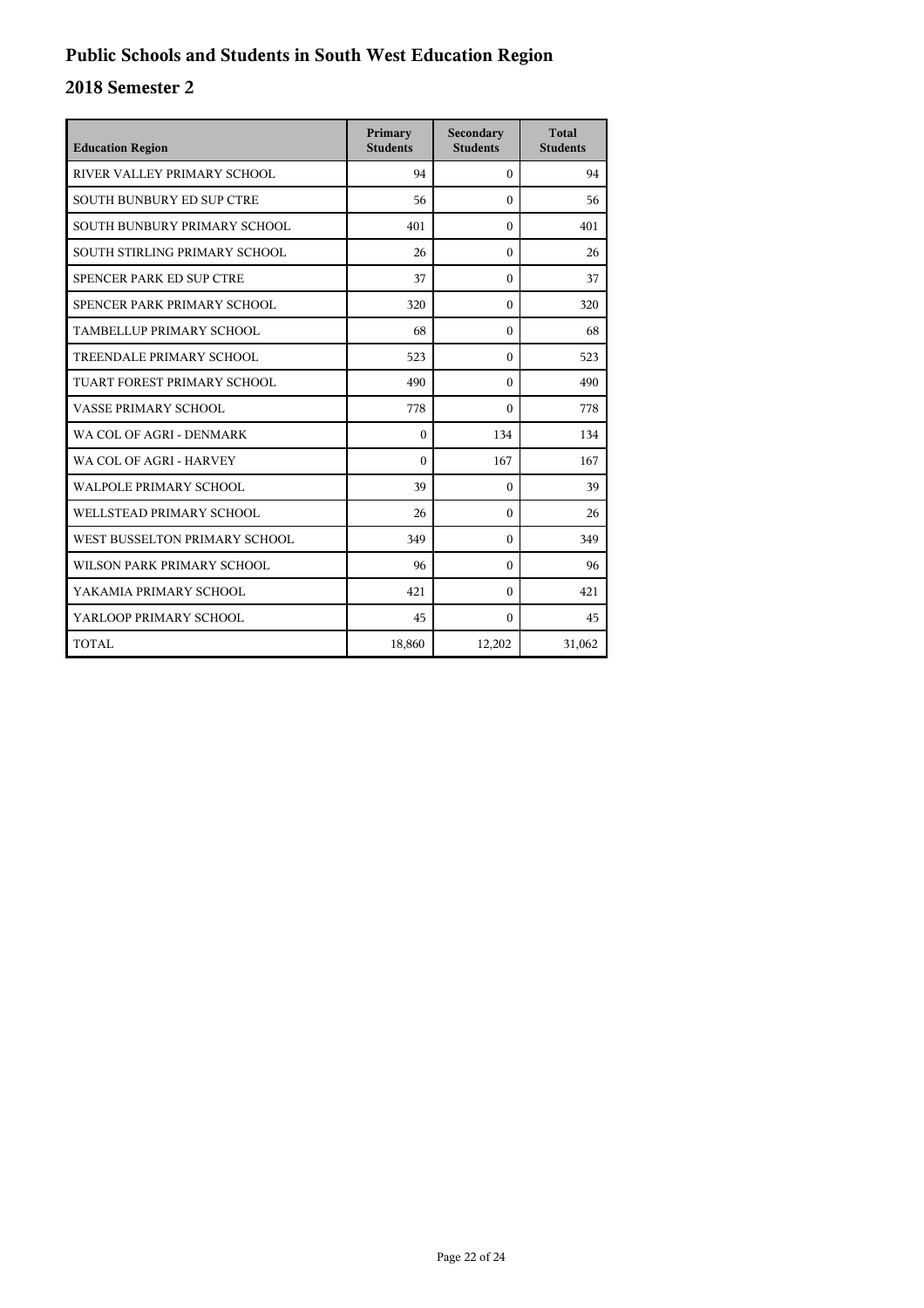## **Public Schools and Students in Wheatbelt Education Region**

| <b>Education Region</b>              | Primary<br><b>Students</b> | Secondary<br><b>Students</b> | <b>Total</b><br><b>Students</b> |
|--------------------------------------|----------------------------|------------------------------|---------------------------------|
| <b>AVONVALE ED SUP CTRE</b>          | 15                         | 7                            | 22                              |
| <b>AVONVALE PRIMARY SCHOOL</b>       | 170                        | $\mathbf{0}$                 | 170                             |
| <b>BABAKIN PRIMARY SCHOOL</b>        | 15                         | $\mathbf{0}$                 | 15                              |
| <b>BAKERS HILL PRIMARY SCHOOL</b>    | 154                        | $\mathbf{0}$                 | 154                             |
| BEACON PRIMARY SCHOOL                | 23                         | $\mathbf{0}$                 | 23                              |
| BENCUBBIN PRIMARY SCHOOL             | 26                         | $\mathbf{0}$                 | 26                              |
| BEVERLEY DISTRICT HIGH SCHOOL        | 107                        | 28                           | 135                             |
| BODDINGTON DISTRICT HIGH SCHOOL      | 218                        | 54                           | 272                             |
| <b>BOLGART PRIMARY SCHOOL</b>        | 33                         | $\mathbf{0}$                 | 33                              |
| <b>BRAESIDE PRIMARY SCHOOL</b>       | 209                        | 0                            | 209                             |
| BROOKTON DISTRICT HIGH SCHOOL        | 122                        | 23                           | 145                             |
| BROOMEHILL PRIMARY SCHOOL            | 52                         | $\mathbf{0}$                 | 52                              |
| BRUCE ROCK DISTRICT HIGH SCHOOL      | 102                        | 33                           | 135                             |
| CADOUX PRIMARY SCHOOL                | 23                         | $\mathbf{0}$                 | 23                              |
| CALINGIRI PRIMARY SCHOOL             | 34                         | 0                            | 34                              |
| CENTRAL MIDLANDS SNR HIGH SCH        | $\theta$                   | 167                          | 167                             |
| <b>CORRIGIN DISTRICT HIGH SCHOOL</b> | 94                         | 28                           | 122                             |
| CUNDERDIN DISTRICT HIGH SCHOOL       | 118                        | 42                           | 160                             |
| DALWALLINU DISTRICT HIGH SCHOOL      | 158                        | 56                           | 214                             |
| DARKAN PRIMARY SCHOOL                | 88                         | $\mathbf{0}$                 | 88                              |
| DOWERIN DISTRICT HIGH SCHOOL         | 103                        | 28                           | 131                             |
| DUMBLEYUNG PRIMARY SCHOOL            | 25                         | $\mathbf{0}$                 | 25                              |
| EAST NARROGIN PRIMARY SCHOOL         | 209                        | $\mathbf{0}$                 | 209                             |
| <b>GOOMALLING PRIMARY SCHOOL</b>     | 60                         | $\mathbf{0}$                 | 60                              |
| HYDEN PRIMARY SCHOOL                 | 59                         | 0                            | 59                              |
| KALANNIE PRIMARY SCHOOL              | 39                         | $\mathbf{0}$                 | 39                              |
| KATANNING PRIMARY SCHOOL             | 202                        | $\mathbf{0}$                 | 202                             |
| KATANNING SENIOR HIGH SCHOOL         | $\mathbf{0}$               | 385                          | 385                             |
| KELLERBERRIN DISTRICT HIGH SCH       | 113                        | 18                           | 131                             |
| KONDININ PRIMARY SCHOOL              | 20                         | $\mathbf{0}$                 | 20                              |
| KOORDA PRIMARY SCHOOL                | 24                         | 0                            | 24                              |
| KUKERIN PRIMARY SCHOOL               | 43                         | $\mathbf{0}$                 | 43                              |
| KULIN DISTRICT HIGH SCHOOL           | 90                         | 33                           | 123                             |
| LAKE GRACE DISTRICT HIGH SCHOOL      | 75                         | 27                           | 102                             |
| MECKERING PRIMARY SCHOOL             | 25                         | $\mathbf{0}$                 | 25                              |
| MERREDIN COLLEGE                     | 247                        | 347                          | 594                             |
| MILING PRIMARY SCHOOL                | 37                         | $\mathbf{0}$                 | 37                              |
| MOORA PRIMARY SCHOOL                 | 123                        | $\mathbf{0}$                 | 123                             |
| MOORINE ROCK PRIMARY SCHOOL          | 21                         | $\mathbf{0}$                 | 21                              |
| MUKINBUDIN DISTRICT HIGH SCHOOL      | 71                         | 28                           | 99                              |
| NAREMBEEN DISTRICT HIGH SCHOOL       | 80                         | 43                           | 123                             |